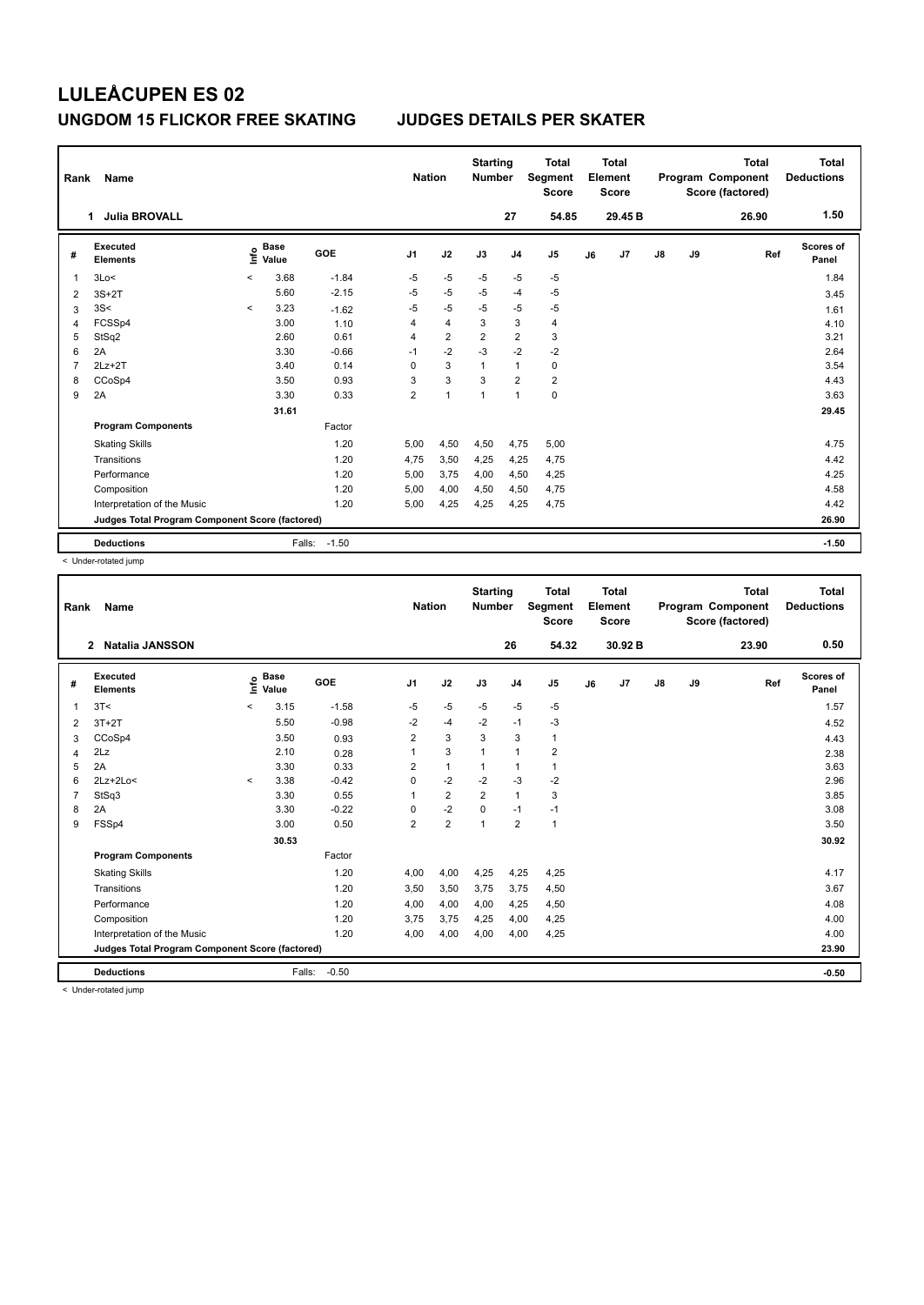| Rank           | Name                                            |                              |         | <b>Nation</b>  |                         | <b>Starting</b><br><b>Number</b> |                | <b>Total</b><br><b>Segment</b><br><b>Score</b> |    | <b>Total</b><br>Element<br><b>Score</b> |    |    | <b>Total</b><br>Program Component<br>Score (factored) | <b>Total</b><br><b>Deductions</b> |
|----------------|-------------------------------------------------|------------------------------|---------|----------------|-------------------------|----------------------------------|----------------|------------------------------------------------|----|-----------------------------------------|----|----|-------------------------------------------------------|-----------------------------------|
|                | <b>Tova LANTZ-HARARI</b><br>3                   |                              |         |                |                         |                                  | 19             | 52.38                                          |    | 29.88 B                                 |    |    | 22.50                                                 | 0.00                              |
| #              | <b>Executed</b><br><b>Elements</b>              | <b>Base</b><br>Life<br>Value | GOE     | J <sub>1</sub> | J2                      | J3                               | J4             | J <sub>5</sub>                                 | J6 | J7                                      | J8 | J9 | Ref                                                   | Scores of<br>Panel                |
| 1              | $3S+2T$                                         | 5.60                         | 0.43    | $\mathbf{1}$   | $\overline{\mathbf{c}}$ | $\mathbf{1}$                     | 1              | $\mathbf{1}$                                   |    |                                         |    |    |                                                       | 6.03                              |
| $\overline{2}$ | $3T+2T$                                         | 5.50                         | $-0.70$ | $\mathbf 0$    | $-2$                    | $-2$                             | $-2$           | $-1$                                           |    |                                         |    |    |                                                       | 4.80                              |
| 3              | 2A                                              | 3.30                         | 0.11    | 1              | 0                       | 0                                | $\mathbf{1}$   | $\pmb{0}$                                      |    |                                         |    |    |                                                       | 3.41                              |
| $\overline{4}$ | CCoSp4                                          | 3.50                         | 0.23    | 1              | $\overline{2}$          | $\mathbf{1}$                     | 0              | $-1$                                           |    |                                         |    |    |                                                       | 3.73                              |
| 5              | 2F                                              | 1.80                         | 0.24    | $\mathbf{1}$   | 3                       | 1                                | $\overline{2}$ | $\mathbf{1}$                                   |    |                                         |    |    |                                                       | 2.04                              |
| 6              | 2A                                              | 3.30                         | 0.44    | $\overline{2}$ | $\overline{2}$          | 1                                | $\mathbf{1}$   | $\pmb{0}$                                      |    |                                         |    |    |                                                       | 3.74                              |
| $\overline{7}$ | 1F                                              | 0.50                         | 0.00    | $-1$           | $\mathbf 0$             | $\mathbf 0$                      | $\Omega$       | $\mathbf 0$                                    |    |                                         |    |    |                                                       | 0.50                              |
| 8              | FCSSp1                                          | 1.90                         | $-0.19$ | $-3$           | $-1$                    | $\mathbf{1}$                     | $-1$           | $-1$                                           |    |                                         |    |    |                                                       | 1.71                              |
| 9              | StSq1                                           | 1.80                         | 0.12    | $\mathbf{1}$   | $\Omega$                | $\overline{2}$                   | $\mathbf{1}$   | $\mathbf 0$                                    |    |                                         |    |    |                                                       | 1.92                              |
|                |                                                 | 27.20                        |         |                |                         |                                  |                |                                                |    |                                         |    |    |                                                       | 29.88                             |
|                | <b>Program Components</b>                       |                              | Factor  |                |                         |                                  |                |                                                |    |                                         |    |    |                                                       |                                   |
|                | <b>Skating Skills</b>                           |                              | 1.20    | 4,25           | 3,75                    | 4,00                             | 4,00           | 3,50                                           |    |                                         |    |    |                                                       | 3.92                              |
|                | Transitions                                     |                              | 1.20    | 3,50           | 3,00                    | 3,75                             | 3,25           | 3,25                                           |    |                                         |    |    |                                                       | 3.33                              |
|                | Performance                                     |                              | 1.20    | 4,00           | 3,75                    | 4,25                             | 3,75           | 4,00                                           |    |                                         |    |    |                                                       | 3.92                              |
|                | Composition                                     |                              | 1.20    | 4,25           | 3,25                    | 4,25                             | 3,75           | 3,75                                           |    |                                         |    |    |                                                       | 3.92                              |
|                | Interpretation of the Music                     |                              | 1.20    | 4,00           | 3,50                    | 4,00                             | 3,50           | 3,25                                           |    |                                         |    |    |                                                       | 3.67                              |
|                | Judges Total Program Component Score (factored) |                              |         |                |                         |                                  |                |                                                |    |                                         |    |    |                                                       | 22.50                             |
|                | <b>Deductions</b>                               |                              |         |                |                         |                                  |                |                                                |    |                                         |    |    |                                                       | 0.00                              |
|                |                                                 |                              |         |                |                         |                                  |                |                                                |    |                                         |    |    |                                                       |                                   |
| Rank           | Name                                            |                              |         | <b>Nation</b>  |                         | <b>Starting</b><br><b>Number</b> |                | <b>Total</b><br>Segment<br><b>Score</b>        |    | <b>Total</b><br>Element<br><b>Score</b> |    |    | <b>Total</b><br>Program Component<br>Score (factored) | <b>Total</b><br><b>Deductions</b> |
|                | Josefin BROVALL<br>4                            |                              |         |                |                         |                                  | 22             | 48.16                                          |    | 24.76                                   |    |    | 23.40                                                 | 0.00                              |
| #              | <b>Executed</b><br><b>Elements</b>              | <b>Base</b><br>Info<br>Value | GOE     | J1             | J2                      | J3                               | J <sub>4</sub> | J <sub>5</sub>                                 | J6 | J7                                      | J8 | J9 | Ref                                                   | <b>Scores of</b><br>Panel         |
| 1              | 2F                                              | 1.80                         | 0.36    | 2              | 3                       | $\mathbf{1}$                     | 2              | $\overline{2}$                                 |    |                                         |    |    |                                                       | 2.16                              |
| 2              | 1A                                              | 1.10                         | 0.07    | $\mathbf 0$    | $\overline{\mathbf{c}}$ | $\Omega$                         | $\mathbf{1}$   | $\mathbf{1}$                                   |    |                                         |    |    |                                                       | 1.17                              |
| 3              | FCSSp3                                          | 2.60                         | 0.43    | 3              | 3                       | $\mathbf{1}$                     | 1              | $\mathbf{1}$                                   |    |                                         |    |    |                                                       | 3.03                              |
| 4              | 2Lo                                             | 1.70                         | 0.06    | $\Omega$       | $\mathbf{1}$            | $\mathbf{1}$                     | 0              | $-1$                                           |    |                                         |    |    |                                                       | 1.76                              |

 2Lz+2Lo 3.80 0.07 0 1 1 0 0 3.87 2F+2T 3.10 0.30 2 2 2 1 1 3.40 2Lz 2.10 0.35 1 3 2 2 1 2.45 StSq2 2.60 0.52 1 2 2 2 2 3.12 CCoSp3 3.00 0.80 3 3 2 2 3 3.80

Skating Skills 1.20 4,50 3,75 4,00 4,25 4,00 4.08

Transitions 1.20 4,25 3,75 3,50 3,50 3,75 3.67 Performance 2.1.20 4,25 4,00 4,00 3,75 4,00 4.00 4.00 4.00 4.00 Composition 1.20 4,25 4,00 4,00 4,00 4,00 4.00 Interpretation of the Music 1.20 4,25 3,75 3,75 3,75 3,50 3.75 3,50

**Judges Total Program Component Score (factored) 23.40**

Factor

 **21.80 24.76**

**Deductions 0.00**

**Program Components**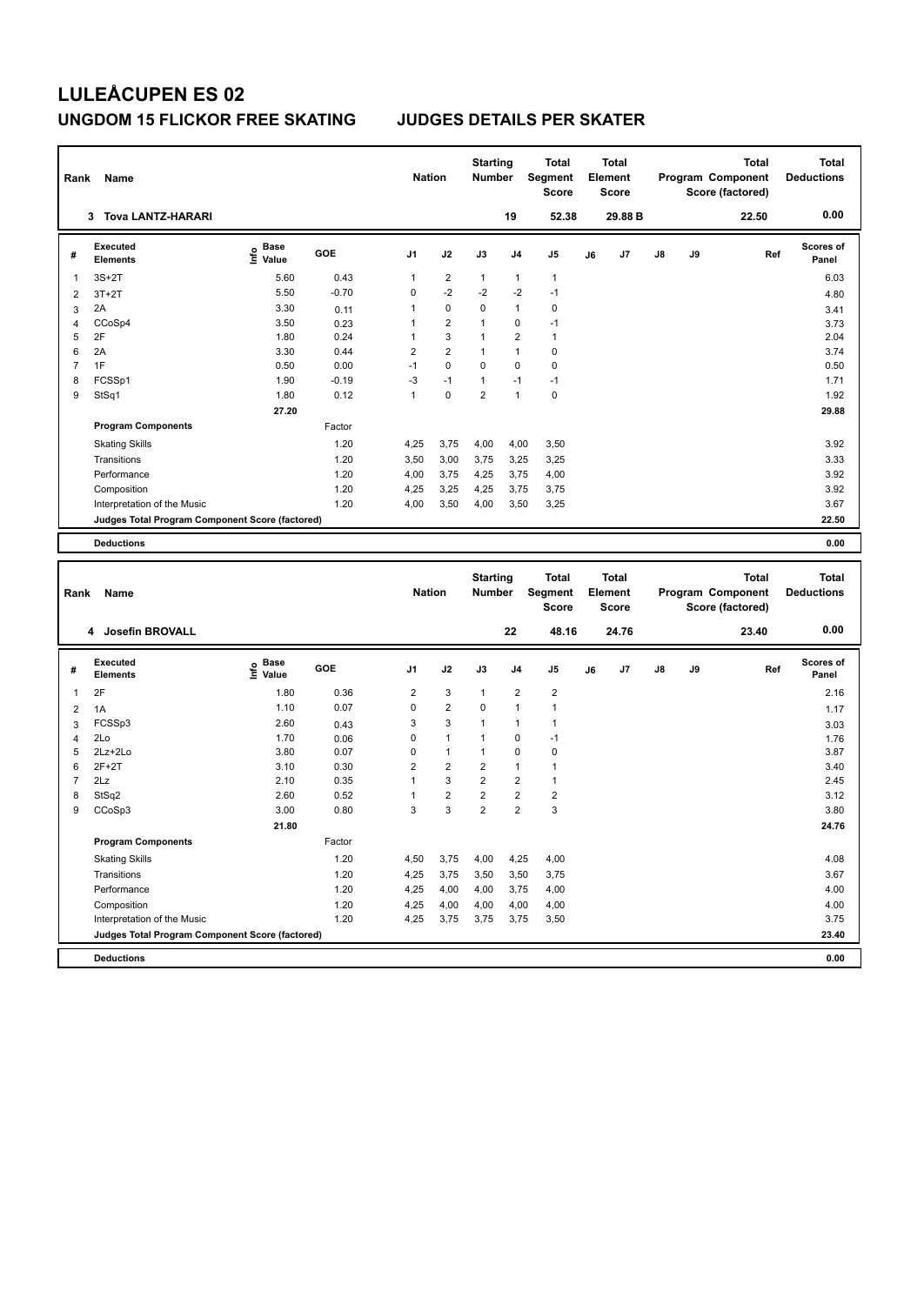| Rank                     | Name<br><b>Magdalena FORS</b><br>5              |                                    |        |                | <b>Nation</b>  | <b>Starting</b><br><b>Number</b> |                | <b>Total</b><br>Segment<br><b>Score</b> |    | <b>Total</b><br>Element<br><b>Score</b> |               |    | <b>Total</b><br>Program Component<br>Score (factored) | <b>Total</b><br><b>Deductions</b> |
|--------------------------|-------------------------------------------------|------------------------------------|--------|----------------|----------------|----------------------------------|----------------|-----------------------------------------|----|-----------------------------------------|---------------|----|-------------------------------------------------------|-----------------------------------|
|                          |                                                 |                                    |        |                |                |                                  | 23             | 45.78                                   |    | 23.18                                   |               |    | 22.60                                                 | 0.00                              |
| #                        | Executed<br><b>Elements</b>                     | <b>Base</b><br>$\frac{6}{5}$ Value | GOE    | J <sub>1</sub> | J2             | J3                               | J <sub>4</sub> | J <sub>5</sub>                          | J6 | J7                                      | $\mathsf{J}8$ | J9 | Ref                                                   | Scores of<br>Panel                |
| $\overline{\phantom{a}}$ | 1A                                              | 1.10                               | 0.07   | 0              | 3              | 0                                | 1              | $\mathbf{1}$                            |    |                                         |               |    |                                                       | 1.17                              |
| $\overline{2}$           | 2Lo                                             | 1.70                               | 0.17   | $\mathbf 0$    | $\overline{2}$ | $\mathbf{1}$                     | 1              | $\mathbf{1}$                            |    |                                         |               |    |                                                       | 1.87                              |
| 3                        | $2Lz+2T$                                        | 3.40                               | 0.07   | 1              | $\mathbf{1}$   | 0                                | 0              | 0                                       |    |                                         |               |    |                                                       | 3.47                              |
| $\Delta$                 | $2F+2Lo$                                        | 3.50                               | 0.00   | 0              | $\mathbf 0$    | $\mathbf{1}$                     | 0              | $\pmb{0}$                               |    |                                         |               |    |                                                       | 3.50                              |
| 5                        | FSSp3                                           | 2.60                               | 0.35   | $\overline{2}$ | 3              | $\mathbf{1}$                     | 1              | $\mathbf 0$                             |    |                                         |               |    |                                                       | 2.95                              |
| 6                        | StSq1                                           | 1.80                               | 0.24   | $\Omega$       | $\mathbf{1}$   | $\mathbf{1}$                     | $\overline{2}$ | $\overline{2}$                          |    |                                         |               |    |                                                       | 2.04                              |
| $\overline{7}$           | 2Lz                                             | 2.10                               | 0.14   | 1              | $\overline{2}$ | $\mathbf{1}$                     | 0              | $\mathbf 0$                             |    |                                         |               |    |                                                       | 2.24                              |
| 8                        | 2F                                              | 1.80                               | 0.06   | $\Omega$       | 3              | 0                                | 1              | 0                                       |    |                                         |               |    |                                                       | 1.86                              |
| 9                        | CCoSp4                                          | 3.50                               | 0.58   | 1              | $\overline{2}$ | $\overline{2}$                   | $\overline{2}$ | $\mathbf{1}$                            |    |                                         |               |    |                                                       | 4.08                              |
|                          |                                                 | 21.50                              |        |                |                |                                  |                |                                         |    |                                         |               |    |                                                       | 23.18                             |
|                          | <b>Program Components</b>                       |                                    | Factor |                |                |                                  |                |                                         |    |                                         |               |    |                                                       |                                   |
|                          | <b>Skating Skills</b>                           |                                    | 1.20   | 3.75           | 3,75           | 3,75                             | 4,00           | 4,00                                    |    |                                         |               |    |                                                       | 3.83                              |
|                          | Transitions                                     |                                    | 1.20   | 3,50           | 3,50           | 3,25                             | 3,50           | 3,75                                    |    |                                         |               |    |                                                       | 3.50                              |
|                          | Performance                                     |                                    | 1.20   | 3,75           | 4,00           | 3,50                             | 4,00           | 4,00                                    |    |                                         |               |    |                                                       | 3.92                              |
|                          | Composition                                     |                                    | 1.20   | 3,75           | 3,75           | 3,75                             | 4,00           | 4,00                                    |    |                                         |               |    |                                                       | 3.83                              |
|                          | Interpretation of the Music                     |                                    | 1.20   | 3,75           | 3,75           | 3,75                             | 3,75           | 3,50                                    |    |                                         |               |    |                                                       | 3.75                              |
|                          | Judges Total Program Component Score (factored) |                                    |        |                |                |                                  |                |                                         |    |                                         |               |    |                                                       | 22.60                             |
|                          | <b>Deductions</b>                               |                                    |        |                |                |                                  |                |                                         |    |                                         |               |    |                                                       | 0.00                              |
|                          |                                                 |                                    |        |                |                |                                  |                |                                         |    |                                         |               |    |                                                       |                                   |
|                          |                                                 |                                    |        |                |                | <b>Starting</b>                  |                | <b>Total</b>                            |    | <b>Total</b>                            |               |    | <b>Total</b>                                          | <b>Total</b>                      |

| Rank           | Name                                            |                                  |         | <b>Nation</b>  |                | <b>Number</b>  |                | Segment<br><b>Score</b> |    | Element<br><b>Score</b> |               |    | Program Component<br>Score (factored) | <b>Deductions</b>         |
|----------------|-------------------------------------------------|----------------------------------|---------|----------------|----------------|----------------|----------------|-------------------------|----|-------------------------|---------------|----|---------------------------------------|---------------------------|
|                | <b>Mandalay MALMBERG</b><br>6                   |                                  |         |                |                |                | 17             | 43.14                   |    | 21.14                   |               |    | 22.00                                 | 0.00                      |
| #              | Executed<br><b>Elements</b>                     | <b>Base</b><br>o Base<br>⊆ Value | GOE     | J <sub>1</sub> | J2             | J3             | J <sub>4</sub> | J <sub>5</sub>          | J6 | J7                      | $\mathsf{J}8$ | J9 | Ref                                   | <b>Scores of</b><br>Panel |
| 1              | $2Lz + 2Lo$                                     | 3.80                             | 0.00    | 0              | $-1$           | 0              | $\mathbf 0$    | 0                       |    |                         |               |    |                                       | 3.80                      |
| 2              | 1A                                              | 1.10                             | 0.07    | 0              | $\overline{2}$ | $\mathbf 0$    | $\overline{1}$ |                         |    |                         |               |    |                                       | 1.17                      |
| 3              | 2Lz                                             | 2.10                             | 0.21    |                | 3              |                | 1              |                         |    |                         |               |    |                                       | 2.31                      |
| 4              | 1F                                              | 0.50                             | 0.00    | 0              | $\mathbf 0$    | $\Omega$       | 0              | 0                       |    |                         |               |    |                                       | 0.50                      |
| 5              | 2Lo                                             | 1.70                             | $-0.06$ | 0              | $\pmb{0}$      | $-1$           | $-1$           | $\pmb{0}$               |    |                         |               |    |                                       | 1.64                      |
| 6              | FCSp1                                           | 1.90                             | 0.19    |                | $\mathbf{1}$   |                | $\overline{1}$ | $\overline{2}$          |    |                         |               |    |                                       | 2.09                      |
| $\overline{7}$ | $2F+2T$                                         | 3.10                             | 0.00    | 0              | 0              | 0              | 0              | 0                       |    |                         |               |    |                                       | 3.10                      |
| 8              | StSq2                                           | 2.60                             | 0.43    | 0              | $\mathbf{1}$   | 3              | $\overline{1}$ | 3                       |    |                         |               |    |                                       | 3.03                      |
| 9              | CCoSp3                                          | 3.00                             | 0.50    | 1              | 3              | $\overline{2}$ | $\overline{1}$ | $\overline{2}$          |    |                         |               |    |                                       | 3.50                      |
|                |                                                 | 19.80                            |         |                |                |                |                |                         |    |                         |               |    |                                       | 21.14                     |
|                | <b>Program Components</b>                       |                                  | Factor  |                |                |                |                |                         |    |                         |               |    |                                       |                           |
|                | <b>Skating Skills</b>                           |                                  | 1.20    | 3,50           | 3,75           | 3,75           | 3,75           | 3,50                    |    |                         |               |    |                                       | 3.67                      |
|                | Transitions                                     |                                  | 1.20    | 3,25           | 3,50           | 3,50           | 3,25           | 3,75                    |    |                         |               |    |                                       | 3.42                      |
|                | Performance                                     |                                  | 1.20    | 3,50           | 3,75           | 3,75           | 3,75           | 4,00                    |    |                         |               |    |                                       | 3.75                      |
|                | Composition                                     |                                  | 1.20    | 3,50           | 3,75           | 4,00           | 3,50           | 3,75                    |    |                         |               |    |                                       | 3.67                      |
|                | Interpretation of the Music                     |                                  | 1.20    | 3,50           | 4,00           | 4,00           | 3,50           | 4,25                    |    |                         |               |    |                                       | 3.83                      |
|                | Judges Total Program Component Score (factored) |                                  |         |                |                |                |                |                         |    |                         |               |    |                                       | 22.00                     |
|                | <b>Deductions</b>                               |                                  |         |                |                |                |                |                         |    |                         |               |    |                                       | 0.00                      |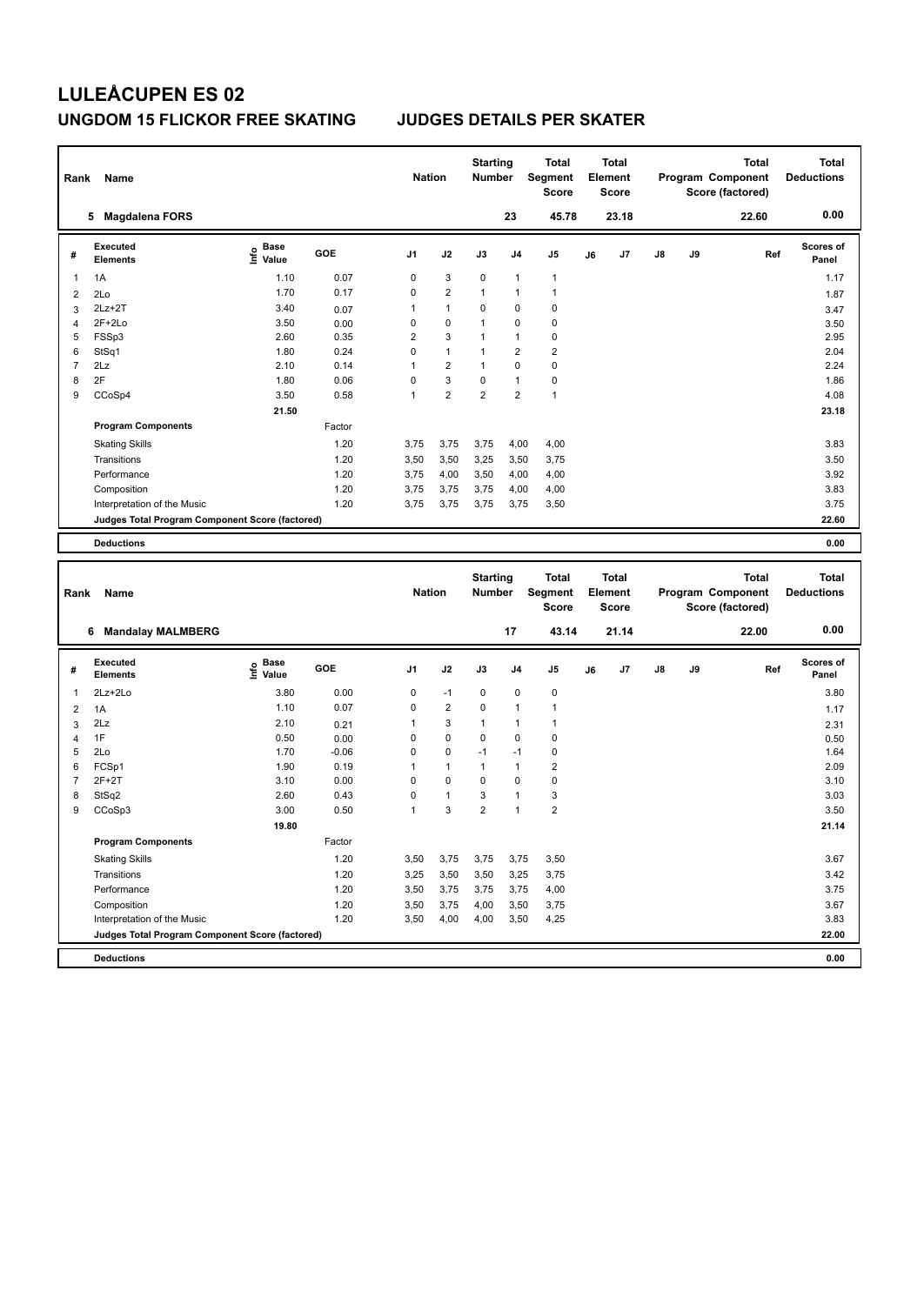| Rank                    | Name                                            |                                  |         | <b>Nation</b>  |                         | <b>Starting</b><br><b>Number</b> |                | <b>Total</b><br>Segment<br><b>Score</b> |    | <b>Total</b><br>Element<br>Score |               |    | <b>Total</b><br>Program Component<br>Score (factored)        | <b>Total</b><br><b>Deductions</b> |
|-------------------------|-------------------------------------------------|----------------------------------|---------|----------------|-------------------------|----------------------------------|----------------|-----------------------------------------|----|----------------------------------|---------------|----|--------------------------------------------------------------|-----------------------------------|
|                         | 7 Thyra SPITZENBERGER                           |                                  |         |                |                         |                                  | 11             | 42.78                                   |    | 21.38                            |               |    | 21.40                                                        | 0.00                              |
| #                       | Executed<br><b>Elements</b>                     | <b>Base</b><br>e Base<br>⊆ Value | GOE     | J <sub>1</sub> | J2                      | J3                               | J <sub>4</sub> | J <sub>5</sub>                          | J6 | J7                               | $\mathsf{J}8$ | J9 | Ref                                                          | <b>Scores of</b><br>Panel         |
| $\overline{\mathbf{1}}$ | 1A                                              | 1.10                             | 0.04    | 0              | $\overline{2}$          | $\mathbf{1}$                     | 0              | $\mathbf 0$                             |    |                                  |               |    |                                                              | 1.14                              |
| $\overline{2}$          | StSq3                                           | 3.30                             | 0.33    | 1              | $\overline{2}$          | 1                                | 1              | $\mathbf 0$                             |    |                                  |               |    |                                                              | 3.63                              |
| 3                       | 2F+1T                                           | 2.20                             | $-0.18$ | $-1$           | $-1$                    | -3                               | $-1$           | $-1$                                    |    |                                  |               |    |                                                              | 2.02                              |
| $\overline{4}$          | FSSp4                                           | 3.00                             | 0.30    | 1              | $\mathbf{1}$            | $\mathbf{1}$                     | $\overline{2}$ | $\mathbf 0$                             |    |                                  |               |    |                                                              | 3.30                              |
| 5                       | $2Lz+2T$                                        | 3.40                             | 0.07    | $\Omega$       | 3                       | $\mathbf{1}$                     | $-1$           | 0                                       |    |                                  |               |    |                                                              | 3.47                              |
| 6                       | 1Lo                                             | 0.50                             | 0.00    | 0              | $-1$                    | 0                                | 0              | 0                                       |    |                                  |               |    |                                                              | 0.50                              |
| $\overline{7}$          | 2Lo                                             | 1.70                             | 0.11    | 0              | $\overline{2}$          | 1                                | $\mathbf{1}$   | $\mathbf 0$                             |    |                                  |               |    |                                                              | 1.81                              |
| 8                       | 2Lz                                             | 2.10                             | 0.21    | $\mathbf 1$    | 3                       | $\mathbf{1}$                     | $\mathbf{1}$   | 0                                       |    |                                  |               |    |                                                              | 2.31                              |
| 9                       | CCoSp3                                          | 3.00                             | 0.20    | 0              | $\overline{\mathbf{c}}$ | 0                                | $\overline{2}$ | $\mathbf 0$                             |    |                                  |               |    |                                                              | 3.20                              |
|                         |                                                 | 20.30                            |         |                |                         |                                  |                |                                         |    |                                  |               |    |                                                              | 21.38                             |
|                         | <b>Program Components</b>                       |                                  | Factor  |                |                         |                                  |                |                                         |    |                                  |               |    |                                                              |                                   |
|                         | <b>Skating Skills</b>                           |                                  | 1.20    | 3,50           | 3,50                    | 3,50                             | 4,00           | 3,25                                    |    |                                  |               |    |                                                              | 3.50                              |
|                         | Transitions                                     |                                  | 1.20    | 3,50           | 3,50                    | 3,25                             | 3,50           | 3,00                                    |    |                                  |               |    |                                                              | 3.42                              |
|                         | Performance                                     |                                  | 1.20    | 3,75           | 3,75                    | 3,50                             | 3,75           | 3,00                                    |    |                                  |               |    |                                                              | 3.67                              |
|                         | Composition                                     |                                  | 1.20    | 3,75           | 3,50                    | 3,75                             | 3,75           | 3,25                                    |    |                                  |               |    |                                                              | 3.67                              |
|                         | Interpretation of the Music                     |                                  | 1.20    | 3,50           | 3,75                    | 3,50                             | 3,75           | 3,25                                    |    |                                  |               |    |                                                              | 3.58                              |
|                         | Judges Total Program Component Score (factored) |                                  |         |                |                         |                                  |                |                                         |    |                                  |               |    |                                                              | 21.40                             |
|                         | <b>Deductions</b>                               |                                  |         |                |                         |                                  |                |                                         |    |                                  |               |    |                                                              | 0.00                              |
|                         |                                                 |                                  |         |                |                         |                                  |                |                                         |    |                                  |               |    |                                                              |                                   |
| Rank                    | Name                                            |                                  |         | <b>Nation</b>  |                         | <b>Starting</b><br><b>Number</b> |                | <b>Total</b><br>Segment<br><b>Score</b> |    | Total<br>Element<br><b>Score</b> |               |    | <b>Total</b><br><b>Program Component</b><br>Score (factored) | Total<br><b>Deductions</b>        |

|                |                                                 |                                  |         |                |                          |                |                | Score                    |    | <b>Score</b> |               |    | Score (factored) |                           |
|----------------|-------------------------------------------------|----------------------------------|---------|----------------|--------------------------|----------------|----------------|--------------------------|----|--------------|---------------|----|------------------|---------------------------|
|                | Louise JANSSON-TÖRNQVIST<br>8                   |                                  |         |                |                          |                | 24             | 41.92                    |    | 20.12        |               |    | 21.80            | 0.00                      |
| #              | Executed<br><b>Elements</b>                     | <b>Base</b><br>o Base<br>⊆ Value | GOE     | J <sub>1</sub> | J2                       | J3             | J <sub>4</sub> | J <sub>5</sub>           | J6 | J7           | $\mathsf{J}8$ | J9 | Ref              | <b>Scores of</b><br>Panel |
| $\overline{1}$ | 2A                                              | 3.30                             | $-0.33$ | $-1$           | $-3$                     | 0              | $-1$           | $-1$                     |    |              |               |    |                  | 2.97                      |
| $\overline{2}$ | 2S                                              | 1.30                             | 0.13    | 0              | 3                        | $\mathbf 0$    | $\overline{2}$ | $\mathbf{1}$             |    |              |               |    |                  | 1.43                      |
| 3              | 2F                                              | 1.80                             | $-0.30$ | $-1$           | $\mathbf 0$              | $-3$           | $-2$           | $-2$                     |    |              |               |    |                  | 1.50                      |
| $\overline{4}$ | FCSp3                                           | 2.80                             | 0.00    | 0              | $\mathbf{1}$             | $\Omega$       | $\mathbf 0$    | $\pmb{0}$                |    |              |               |    |                  | 2.80                      |
| 5              | 2Lo                                             | 1.70                             | 0.17    | 1              | $\overline{2}$           | $\overline{1}$ | $\overline{1}$ | 0                        |    |              |               |    |                  | 1.87                      |
| 6              | StSq                                            | 0.00                             | 0.00    | ٠              | $\overline{\phantom{a}}$ |                |                | $\overline{\phantom{a}}$ |    |              |               |    |                  | 0.00                      |
| $\overline{7}$ | $2Lz+2T$                                        | 3.40                             | $-0.14$ | $-1$           | $\mathbf 0$              | 0              | $-1$           | $-1$                     |    |              |               |    |                  | 3.26                      |
| 8              | $2F+2T$                                         | 3.10                             | $-0.54$ | -3             | $-3$                     | $-3$           | $-2$           | $-3$                     |    |              |               |    |                  | 2.56                      |
| 9              | CCoSp4                                          | 3.50                             | 0.23    | 0              | $\overline{2}$           | 1              | $\overline{1}$ | $-1$                     |    |              |               |    |                  | 3.73                      |
|                |                                                 | 20.90                            |         |                |                          |                |                |                          |    |              |               |    |                  | 20.12                     |
|                | <b>Program Components</b>                       |                                  | Factor  |                |                          |                |                |                          |    |              |               |    |                  |                           |
|                | <b>Skating Skills</b>                           |                                  | 1.20    | 3,75           | 3,75                     | 3,75           | 4,00           | 3,50                     |    |              |               |    |                  | 3.75                      |
|                | Transitions                                     |                                  | 1.20    | 3,25           | 3,50                     | 3,25           | 3,50           | 3,25                     |    |              |               |    |                  | 3.33                      |
|                | Performance                                     |                                  | 1.20    | 3,50           | 4,00                     | 3,75           | 3,75           | 3,75                     |    |              |               |    |                  | 3.75                      |
|                | Composition                                     |                                  | 1.20    | 3,50           | 4,00                     | 3,75           | 3,75           | 3,75                     |    |              |               |    |                  | 3.75                      |
|                | Interpretation of the Music                     |                                  | 1.20    | 3,50           | 3,75                     | 3,50           | 3,75           | 3,50                     |    |              |               |    |                  | 3.58                      |
|                | Judges Total Program Component Score (factored) |                                  |         |                |                          |                |                |                          |    |              |               |    |                  | 21.80                     |
|                | <b>Deductions</b>                               |                                  |         |                |                          |                |                |                          |    |              |               |    |                  | 0.00                      |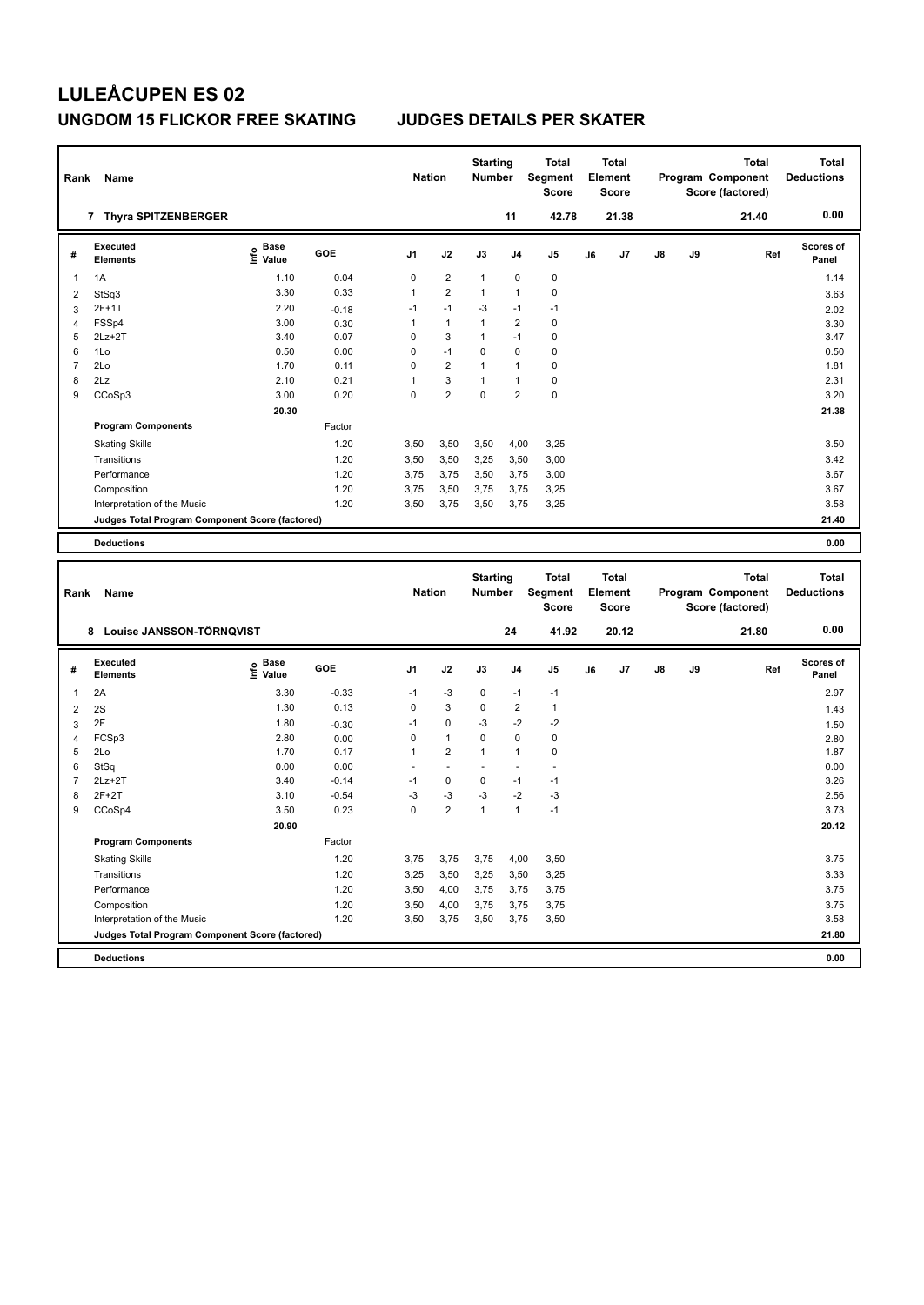| Rank | Name                                            |                                  |         | <b>Nation</b>  |                         | <b>Starting</b><br><b>Number</b> |                | <b>Total</b><br>Segment<br><b>Score</b> |    | <b>Total</b><br>Element<br><b>Score</b> |    |    | <b>Total</b><br>Program Component<br>Score (factored) | <b>Total</b><br><b>Deductions</b> |
|------|-------------------------------------------------|----------------------------------|---------|----------------|-------------------------|----------------------------------|----------------|-----------------------------------------|----|-----------------------------------------|----|----|-------------------------------------------------------|-----------------------------------|
|      | <b>Emelie FLISBERG</b><br>9                     |                                  |         |                |                         |                                  | 21             | 41.64                                   |    | 20.14                                   |    |    | 21.50                                                 | 0.00                              |
| #    | Executed<br><b>Elements</b>                     | <b>Base</b><br>e Base<br>⊆ Value | GOE     | J <sub>1</sub> | J2                      | J3                               | J <sub>4</sub> | J5                                      | J6 | J7                                      | J8 | J9 | Ref                                                   | <b>Scores of</b><br>Panel         |
| 1    | $2Lz+2T$                                        | 3.40                             | 0.00    | 0              | $\mathbf 0$             | $\mathbf 0$                      | $\pmb{0}$      | $\pmb{0}$                               |    |                                         |    |    |                                                       | 3.40                              |
| 2    | $2F+2T$                                         | 3.10                             | $-0.06$ | 0              | $-1$                    | 0                                | $-1$           | 0                                       |    |                                         |    |    |                                                       | 3.04                              |
| 3    | 2Lo                                             | 1.70                             | 0.11    | 0              | $\overline{2}$          | $\Omega$                         | $\mathbf{1}$   | $\mathbf 1$                             |    |                                         |    |    |                                                       | 1.81                              |
| 4    | CCoSp4                                          | 3.50                             | 0.47    | 1              | 3                       | $\overline{1}$                   | $\overline{2}$ | $\mathbf{1}$                            |    |                                         |    |    |                                                       | 3.97                              |
| 5    | StSq2                                           | 2.60                             | 0.17    | 0              | $\overline{\mathbf{c}}$ | $\overline{2}$                   | $\pmb{0}$      | 0                                       |    |                                         |    |    |                                                       | 2.77                              |
| 6    | 2Lz                                             | 2.10                             | 0.00    | 0              | $-1$                    | 0                                | 0              | $\mathbf 0$                             |    |                                         |    |    |                                                       | 2.10                              |
| 7    | 1A                                              | 1.10                             | 0.15    | 1              | $\overline{2}$          | $\overline{1}$                   | $\overline{2}$ | $\mathbf{1}$                            |    |                                         |    |    |                                                       | 1.25                              |
| 8    | 2F                                              | 1.80                             | 0.00    | 0              | 3                       | $\mathbf 0$                      | $\mathbf 0$    | $\pmb{0}$                               |    |                                         |    |    |                                                       | 1.80                              |
| 9    | FCCoSp2V*                                       | $\star$<br>0.00                  | 0.00    |                |                         |                                  |                |                                         |    |                                         |    |    |                                                       | 0.00                              |
|      |                                                 | 19.30                            |         |                |                         |                                  |                |                                         |    |                                         |    |    |                                                       | 20.14                             |
|      | <b>Program Components</b>                       |                                  | Factor  |                |                         |                                  |                |                                         |    |                                         |    |    |                                                       |                                   |
|      | <b>Skating Skills</b>                           |                                  | 1.20    | 3,75           | 3,50                    | 3,75                             | 3,50           | 3,50                                    |    |                                         |    |    |                                                       | 3.58                              |
|      | Transitions                                     |                                  | 1.20    | 3,50           | 3,50                    | 3,25                             | 3,25           | 3,75                                    |    |                                         |    |    |                                                       | 3.42                              |
|      | Performance                                     |                                  | 1.20    | 3,75           | 3,75                    | 3,50                             | 3,75           | 4,00                                    |    |                                         |    |    |                                                       | 3.75                              |
|      | Composition                                     |                                  | 1.20    | 3,75           | 3,75                    | 3,50                             | 3,50           | 4,00                                    |    |                                         |    |    |                                                       | 3.67                              |
|      | Interpretation of the Music                     |                                  | 1.20    | 3,50           | 3,50                    | 3,25                             | 3,50           | 3,50                                    |    |                                         |    |    |                                                       | 3.50                              |
|      | Judges Total Program Component Score (factored) |                                  |         |                |                         |                                  |                |                                         |    |                                         |    |    |                                                       | 21.50                             |
|      | <b>Deductions</b>                               |                                  |         |                |                         |                                  |                |                                         |    |                                         |    |    |                                                       | 0.00                              |

\* Invalid element

| Rank           | <b>Name</b>                                     |                                  |         | <b>Nation</b>  |                | <b>Starting</b><br><b>Number</b> |                | <b>Total</b><br>Segment<br><b>Score</b> |    | <b>Total</b><br>Element<br><b>Score</b> |    |    | <b>Total</b><br>Program Component<br>Score (factored) | <b>Total</b><br><b>Deductions</b> |
|----------------|-------------------------------------------------|----------------------------------|---------|----------------|----------------|----------------------------------|----------------|-----------------------------------------|----|-----------------------------------------|----|----|-------------------------------------------------------|-----------------------------------|
| 10             | <b>Maria LOVRIC</b>                             |                                  |         |                |                |                                  | 16             | 41.56                                   |    | 20.96                                   |    |    | 20.60                                                 | 0.00                              |
| #              | Executed<br><b>Elements</b>                     | <b>Base</b><br>e Base<br>⊑ Value | GOE     | J <sub>1</sub> | J2             | J3                               | J <sub>4</sub> | J <sub>5</sub>                          | J6 | J7                                      | J8 | J9 | Ref                                                   | <b>Scores of</b><br>Panel         |
| $\mathbf{1}$   | 1A                                              | 1.10                             | 0.07    | 1              | 3              | $\mathbf 0$                      | $\mathbf 0$    | $\mathbf{1}$                            |    |                                         |    |    |                                                       | 1.17                              |
| 2              | 2Lz                                             | 2.10                             | 0.14    | $\Omega$       | $\mathbf{1}$   | $\mathbf{1}$                     | $\mathbf{1}$   | 0                                       |    |                                         |    |    |                                                       | 2.24                              |
| 3              | $2F+2T$                                         | 3.10                             | 0.06    | 1              | 0              | $-1$                             | $\mathbf{1}$   | 0                                       |    |                                         |    |    |                                                       | 3.16                              |
| 4              | StSq2                                           | 2.60                             | 0.26    | 0              | $\mathbf{1}$   | 2                                | $\overline{2}$ | $-1$                                    |    |                                         |    |    |                                                       | 2.86                              |
| 5              | CCoSp3                                          | 3.00                             | 0.20    | $\Omega$       | $\overline{2}$ | $\mathbf{1}$                     | $\mathbf{1}$   | $-1$                                    |    |                                         |    |    |                                                       | 3.20                              |
| 6              | $2F+2T$                                         | 3.10                             | $-0.06$ | $\Omega$       | $-1$           | $-1$                             | 0              | 0                                       |    |                                         |    |    |                                                       | 3.04                              |
| $\overline{7}$ | 2Lo                                             | 1.70                             | $-0.51$ | $-2$           | -4             | $-3$                             | $-3$           | $-3$                                    |    |                                         |    |    |                                                       | 1.19                              |
| 8              | FSSp3                                           | 2.60                             | $-0.09$ | $-1$           | $\overline{2}$ | $\Omega$                         | $\mathbf 0$    | $-1$                                    |    |                                         |    |    |                                                       | 2.51                              |
| 9              | 2Lo                                             | 1.70                             | $-0.11$ | $\mathbf{1}$   | $-1$           | $-1$                             | $-1$           | 0                                       |    |                                         |    |    |                                                       | 1.59                              |
|                |                                                 | 21.00                            |         |                |                |                                  |                |                                         |    |                                         |    |    |                                                       | 20.96                             |
|                | <b>Program Components</b>                       |                                  | Factor  |                |                |                                  |                |                                         |    |                                         |    |    |                                                       |                                   |
|                | <b>Skating Skills</b>                           |                                  | 1.20    | 3,50           | 3,25           | 3,50                             | 3,75           | 3,50                                    |    |                                         |    |    |                                                       | 3.50                              |
|                | Transitions                                     |                                  | 1.20    | 3,25           | 3,50           | 3,25                             | 3,00           | 3,00                                    |    |                                         |    |    |                                                       | 3.17                              |
|                | Performance                                     |                                  | 1.20    | 3,50           | 3,50           | 3,50                             | 3,50           | 3,25                                    |    |                                         |    |    |                                                       | 3.50                              |
|                | Composition                                     |                                  | 1.20    | 3,50           | 3,75           | 3,75                             | 3,50           | 3,50                                    |    |                                         |    |    |                                                       | 3.58                              |
|                | Interpretation of the Music                     |                                  | 1.20    | 3,25           | 3,50           | 3,50                             | 3,50           | 3,00                                    |    |                                         |    |    |                                                       | 3.42                              |
|                | Judges Total Program Component Score (factored) |                                  |         |                |                |                                  |                |                                         |    |                                         |    |    |                                                       | 20.60                             |
|                | <b>Deductions</b>                               |                                  |         |                |                |                                  |                |                                         |    |                                         |    |    |                                                       | 0.00                              |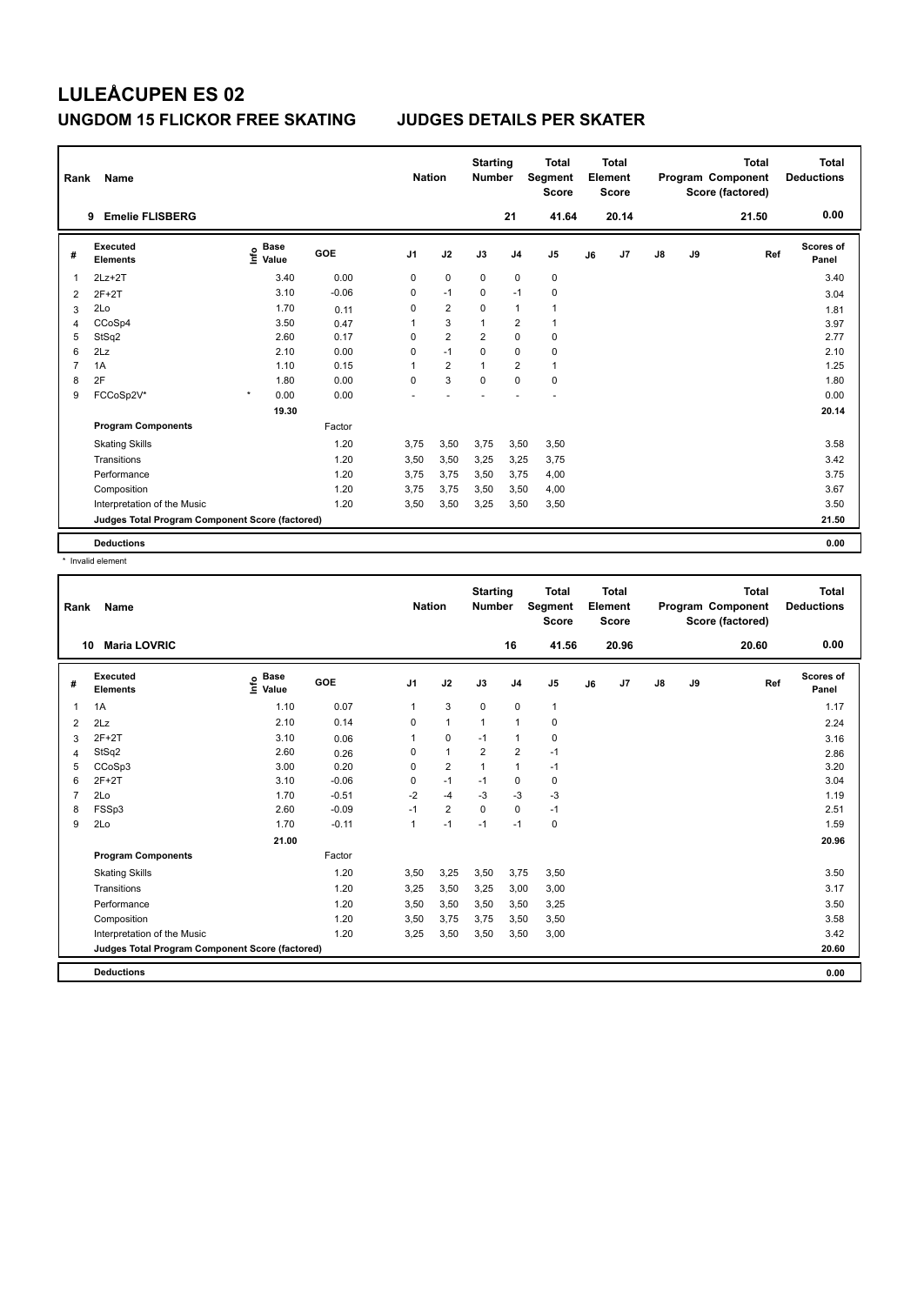| Rank           | Name                                            |                             |                   |         | <b>Nation</b>  |                | <b>Starting</b><br><b>Number</b> |                | <b>Total</b><br>Segment<br><b>Score</b> |    | <b>Total</b><br>Element<br><b>Score</b> |    |    | <b>Total</b><br>Program Component<br>Score (factored) | <b>Total</b><br><b>Deductions</b> |
|----------------|-------------------------------------------------|-----------------------------|-------------------|---------|----------------|----------------|----------------------------------|----------------|-----------------------------------------|----|-----------------------------------------|----|----|-------------------------------------------------------|-----------------------------------|
|                | 11 Viktoria-Nicolina SAVIC                      |                             |                   |         |                |                |                                  | 15             | 41.13                                   |    | 20.73                                   |    |    | 20.40                                                 | 0.00                              |
| #              | <b>Executed</b><br><b>Elements</b>              |                             | e Base<br>E Value | GOE     | J <sub>1</sub> | J2             | J3                               | J <sub>4</sub> | J <sub>5</sub>                          | J6 | J7                                      | J8 | J9 | Ref                                                   | Scores of<br>Panel                |
| $\mathbf{1}$   | $2Lz + 2T$                                      |                             | 3.40              | $-0.35$ | $-1$           | $-1$           | $-3$                             | $-2$           | $-2$                                    |    |                                         |    |    |                                                       | 3.05                              |
| $\overline{2}$ | $1A+2T$                                         |                             | 2.40              | 0.22    | $\overline{2}$ | 3              | 0                                | $\overline{2}$ | $\mathbf{1}$                            |    |                                         |    |    |                                                       | 2.62                              |
| 3              | 2Lo                                             |                             | 1.70              | 0.11    | $\mathbf 0$    | $\overline{2}$ | $\mathbf 0$                      | 1              | $\mathbf{1}$                            |    |                                         |    |    |                                                       | 1.81                              |
| $\overline{4}$ | 2F                                              |                             | 1.80              | 0.24    | $\mathbf{1}$   | 3              | 0                                | $\overline{2}$ | $\mathbf{1}$                            |    |                                         |    |    |                                                       | 2.04                              |
| 5              | FSSp1                                           |                             | 2.00              | $-0.53$ | -3             | $-3$           | $-3$                             | $-1$           | $-2$                                    |    |                                         |    |    |                                                       | 1.47                              |
| 6              | 2Lo                                             |                             | 1.70              | 0.00    | $\mathbf 0$    | $\mathbf{1}$   | 0                                | $\mathbf 0$    | $-2$                                    |    |                                         |    |    |                                                       | 1.70                              |
| $\overline{7}$ | StSq2                                           |                             | 2.60              | 0.09    | $\mathbf{1}$   | $\mathbf{1}$   | $\mathbf 0$                      | $\mathbf 0$    | $-1$                                    |    |                                         |    |    |                                                       | 2.69                              |
| 8              | 2Lz                                             |                             | 2.10              | 0.35    | 1              | $\overline{4}$ | 0                                | 3              | $\mathbf{1}$                            |    |                                         |    |    |                                                       | 2.45                              |
| 9              | CCoSp3                                          |                             | 3.00              | $-0.10$ | $\mathbf 0$    | $\overline{2}$ | $-1$                             | 0              | $-1$                                    |    |                                         |    |    |                                                       | 2.90                              |
|                |                                                 |                             | 20.70             |         |                |                |                                  |                |                                         |    |                                         |    |    |                                                       | 20.73                             |
|                | <b>Program Components</b>                       |                             |                   | Factor  |                |                |                                  |                |                                         |    |                                         |    |    |                                                       |                                   |
|                | <b>Skating Skills</b>                           |                             |                   | 1.20    | 3,75           | 3,50           | 3,50                             | 4,00           | 3,25                                    |    |                                         |    |    |                                                       | 3.58                              |
|                | Transitions                                     |                             |                   | 1.20    | 3,50           | 3,00           | 2,75                             | 3,25           | 3,00                                    |    |                                         |    |    |                                                       | 3.08                              |
|                | Performance                                     |                             |                   | 1.20    | 3,75           | 3,50           | 3,25                             | 3,50           | 3,25                                    |    |                                         |    |    |                                                       | 3.42                              |
|                | Composition                                     |                             |                   | 1.20    | 3,75           | 3,00           | 3,50                             | 3,50           | 3,50                                    |    |                                         |    |    |                                                       | 3.50                              |
|                | Interpretation of the Music                     |                             |                   | 1.20    | 3,50           | 3,50           | 3,25                             | 3,50           | 3,00                                    |    |                                         |    |    |                                                       | 3.42                              |
|                | Judges Total Program Component Score (factored) |                             |                   |         |                |                |                                  |                |                                         |    |                                         |    |    |                                                       | 20.40                             |
|                | <b>Deductions</b>                               |                             |                   |         |                |                |                                  |                |                                         |    |                                         |    |    |                                                       | 0.00                              |
| Rank           | Name                                            |                             |                   |         | <b>Nation</b>  |                | <b>Starting</b><br><b>Number</b> |                | <b>Total</b><br>Segment                 |    | <b>Total</b><br>Element                 |    |    | <b>Total</b><br>Program Component                     | <b>Total</b><br><b>Deductions</b> |
|                |                                                 |                             |                   |         |                |                |                                  |                | <b>Score</b>                            |    | Score                                   |    |    | Score (factored)                                      |                                   |
|                | 12 Olivia MODIG                                 |                             |                   |         |                |                |                                  | 14             | 41.04                                   |    | 21.54                                   |    |    | 20.00                                                 | 0.50                              |
| #              | Executed<br><b>Elements</b>                     | $\frac{e}{E}$ Base<br>Malue | Value             | GOE     | J <sub>1</sub> | J2             | J3                               | J <sub>4</sub> | J <sub>5</sub>                          | J6 | J7                                      | J8 | J9 | Ref                                                   | Scores of<br>Panel                |
| $\mathbf{1}$   | 3T<                                             | $\,<$                       | 3.15              | $-1.58$ | $-5$           | $-5$           | $-5$                             | $-5$           | $-5$                                    |    |                                         |    |    |                                                       | 1.57                              |
| $\overline{2}$ | $2Lz+2T$                                        |                             | 3.40              | 0.07    | $\mathbf 0$    | 0              | $\mathbf{1}$                     | $\mathbf{1}$   | $\mathbf 0$                             |    |                                         |    |    |                                                       | 3.47                              |
| 3              | CCoSp3                                          |                             | 3.00              | 0.60    | $\overline{2}$ | $\overline{4}$ | $\overline{2}$                   | 2              | $\mathbf{1}$                            |    |                                         |    |    |                                                       | 3.60                              |
| $\overline{4}$ | StSq2                                           |                             | 2.60              | 0.09    | $\mathbf 0$    | $-1$           | $\mathbf{1}$                     | $\mathbf 0$    | $\mathbf{1}$                            |    |                                         |    |    |                                                       | 2.69                              |
| 5              | 2A<<                                            | <<                          | 1.10              | $-0.55$ | $-5$           | $-5$           | $-4$                             | $-5$           | $-5$                                    |    |                                         |    |    |                                                       | 0.55                              |
| 6              | $2F+2T$                                         |                             | 3.10              | 0.00    | 0              | $-1$           | 0                                | $\mathbf 0$    | $\mathbf 0$                             |    |                                         |    |    |                                                       | 3.10                              |
| $\overline{7}$ | FSSp3                                           |                             | 2.60              | 0.17    | $-2$           | $\overline{2}$ | $\overline{2}$                   | $\overline{1}$ | $-1$                                    |    |                                         |    |    |                                                       | 2.77                              |
|                |                                                 |                             |                   |         |                |                |                                  |                |                                         |    |                                         |    |    |                                                       |                                   |

|   | FSS <sub>p3</sub>                               | 2.60  | 0.17   | -2   | 2    | 2    |      | $-1$ | 2.77  |  |
|---|-------------------------------------------------|-------|--------|------|------|------|------|------|-------|--|
| 8 | 2Lo                                             | 1.70  | 0.11   | 0    | 3    |      |      | 0    | 1.81  |  |
| 9 | 2F                                              | 1.80  | 0.18   | 0    | 3    |      | 2    | 0    | 1.98  |  |
|   |                                                 | 22.45 |        |      |      |      |      |      | 21.54 |  |
|   | <b>Program Components</b>                       |       | Factor |      |      |      |      |      |       |  |
|   | <b>Skating Skills</b>                           |       | 1.20   | 3,50 | 3,00 | 3,50 | 3,50 | 3,75 | 3.50  |  |
|   | Transitions                                     |       | 1.20   | 3,00 | 2,75 | 3,25 | 3,00 | 3,50 | 3.08  |  |
|   | Performance                                     |       | 1.20   | 3,50 | 3,00 | 3,75 | 3,50 | 3,50 | 3.50  |  |
|   | Composition                                     |       | 1.20   | 3,25 | 3,25 | 3,50 | 3,25 | 3,75 | 3.33  |  |
|   | Interpretation of the Music                     |       | 1.20   | 3,25 | 2,75 | 3,50 | 3,25 | 3,25 | 3.25  |  |
|   | Judges Total Program Component Score (factored) |       |        |      |      |      |      |      | 20.00 |  |
|   |                                                 |       |        |      |      |      |      |      |       |  |

**Deductions** Falls: -0.50 **-0.50**

< Under-rotated jump << Downgraded jump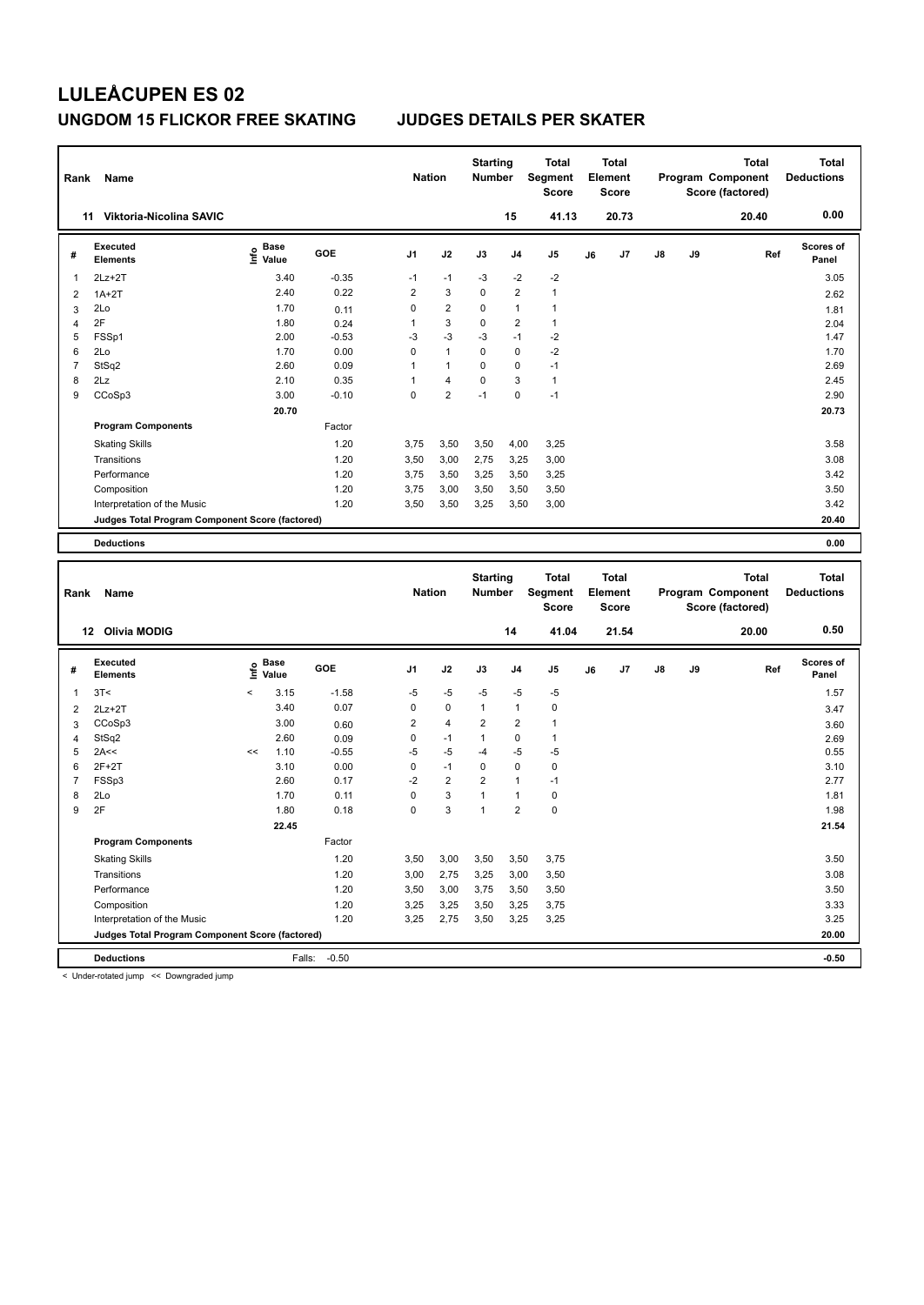| Rank | Name                                            |         |                      |            | <b>Nation</b>  |                | <b>Starting</b><br><b>Number</b> |                | <b>Total</b><br>Segment<br><b>Score</b> |    | Total<br>Element<br><b>Score</b> |               |    | <b>Total</b><br>Program Component<br>Score (factored) | Total<br><b>Deductions</b> |
|------|-------------------------------------------------|---------|----------------------|------------|----------------|----------------|----------------------------------|----------------|-----------------------------------------|----|----------------------------------|---------------|----|-------------------------------------------------------|----------------------------|
|      | Signe THÖRN<br>13                               |         |                      |            |                |                |                                  | 25             | 39.90                                   |    | 17.60                            |               |    | 23.30                                                 | 1.00                       |
| #    | <b>Executed</b><br><b>Elements</b>              | ١nf٥    | <b>Base</b><br>Value | <b>GOE</b> | J <sub>1</sub> | J2             | J3                               | J <sub>4</sub> | J5                                      | J6 | J7                               | $\mathsf{J}8$ | J9 | Ref                                                   | <b>Scores of</b><br>Panel  |
| 1    | $3S<<+2T<<$                                     | <<      | 1.70                 | $-0.52$    | $-3$           | $-5$           | $-4$                             | $-5$           | -3                                      |    |                                  |               |    |                                                       | 1.18                       |
| 2    | 3Lo<<                                           | <<      | 1.70                 | $-0.62$    | $-3$           | $-5$           | $-4$                             | $-4$           | $-3$                                    |    |                                  |               |    |                                                       | 1.08                       |
| 3    | $3S<+2T<<$                                      | <<      | 3.63                 | $-1.62$    | $-5$           | $-5$           | $-5$                             | $-5$           | $-4$                                    |    |                                  |               |    |                                                       | 2.01                       |
| 4    | 2F                                              |         | 1.80                 | 0.18       | 0              | 3              | $\mathbf{1}$                     | $\overline{2}$ | $\pmb{0}$                               |    |                                  |               |    |                                                       | 1.98                       |
| 5    | FCSSp4                                          |         | 3.00                 | 0.50       | 1              | $\overline{4}$ | $\overline{2}$                   | $\overline{2}$ | $\mathbf{1}$                            |    |                                  |               |    |                                                       | 3.50                       |
| 6    | 2A<                                             | $\prec$ | 2.48                 | $-1.24$    | $-5$           | $-5$           | $-5$                             | $-5$           | $-5$                                    |    |                                  |               |    |                                                       | 1.24                       |
| 7    | 2A<<                                            | <<      | 1.10                 | $-0.55$    | $-5$           | $-5$           | $-5$                             | $-5$           | $-5$                                    |    |                                  |               |    |                                                       | 0.55                       |
| 8    | CCoSp4                                          |         | 3.50                 | 0.58       | 1              | 3              | 3                                | $\overline{1}$ | 0                                       |    |                                  |               |    |                                                       | 4.08                       |
| 9    | StSq1                                           |         | 1.80                 | 0.18       | 1              | $\overline{1}$ | $\overline{2}$                   | $\overline{1}$ | $\mathbf{1}$                            |    |                                  |               |    |                                                       | 1.98                       |
|      |                                                 |         | 20.71                |            |                |                |                                  |                |                                         |    |                                  |               |    |                                                       | 17.60                      |
|      | <b>Program Components</b>                       |         |                      | Factor     |                |                |                                  |                |                                         |    |                                  |               |    |                                                       |                            |
|      | <b>Skating Skills</b>                           |         |                      | 1.20       | 4,00           | 3,75           | 4,00                             | 4,25           | 4,00                                    |    |                                  |               |    |                                                       | 4.00                       |
|      | Transitions                                     |         |                      | 1.20       | 3,50           | 3,50           | 3,50                             | 3,75           | 3,75                                    |    |                                  |               |    |                                                       | 3.58                       |
|      | Performance                                     |         |                      | 1.20       | 4,00           | 3,25           | 4,00                             | 4,00           | 4,25                                    |    |                                  |               |    |                                                       | 4.00                       |
|      | Composition                                     |         |                      | 1.20       | 4,00           | 3,50           | 4,00                             | 4,00           | 4,00                                    |    |                                  |               |    |                                                       | 4.00                       |
|      | Interpretation of the Music                     |         |                      | 1.20       | 3.75           | 3,75           | 4,00                             | 3,75           | 4,00                                    |    |                                  |               |    |                                                       | 3.83                       |
|      | Judges Total Program Component Score (factored) |         |                      |            |                |                |                                  |                |                                         |    |                                  |               |    |                                                       | 23.30                      |
|      | <b>Deductions</b>                               |         | Falls:               | $-1.00$    |                |                |                                  |                |                                         |    |                                  |               |    |                                                       | $-1.00$                    |

< Under-rotated jump << Downgraded jump

| Rank           | Name                                            |         |                                  |         | <b>Nation</b>  |                | <b>Starting</b><br><b>Number</b> |                         | Total<br>Segment<br><b>Score</b> |    | Total<br>Element<br><b>Score</b> |               |    | <b>Total</b><br>Program Component<br>Score (factored) | Total<br><b>Deductions</b> |
|----------------|-------------------------------------------------|---------|----------------------------------|---------|----------------|----------------|----------------------------------|-------------------------|----------------------------------|----|----------------------------------|---------------|----|-------------------------------------------------------|----------------------------|
| 14             | <b>Denise COSTELL</b>                           |         |                                  |         |                |                |                                  | 6                       | 39.20                            |    | 18.80                            |               |    | 20.40                                                 | 0.00                       |
| #              | Executed<br><b>Elements</b>                     |         | <b>Base</b><br>e Base<br>⊆ Value | GOE     | J <sub>1</sub> | J2             | J3                               | J <sub>4</sub>          | J <sub>5</sub>                   | J6 | J7                               | $\mathsf{J}8$ | J9 | Ref                                                   | <b>Scores of</b><br>Panel  |
| $\mathbf{1}$   | $2F+2Lo<$                                       | $\prec$ | 3.08                             | $-0.78$ | $-4$           | $-5$           | $-3$                             | $-5$                    | $-4$                             |    |                                  |               |    |                                                       | 2.30                       |
| $\overline{2}$ | 2Lz                                             |         | 2.10                             | 0.07    | 0              | $\overline{2}$ | $\mathbf{1}$                     | 0                       | 0                                |    |                                  |               |    |                                                       | 2.17                       |
| 3              | FCSSp4                                          |         | 3.00                             | 0.60    | 2              | $\overline{2}$ | $\mathbf{1}$                     | $\overline{\mathbf{c}}$ | 3                                |    |                                  |               |    |                                                       | 3.60                       |
| 4              | 2S                                              |         | 1.30                             | $-0.52$ | $-3$           | $-4$           | $-5$                             | $-4$                    | $-4$                             |    |                                  |               |    |                                                       | 0.78                       |
| 5              | 1T                                              |         | 0.40                             | 0.00    | $-1$           | $\mathbf 0$    | $\mathbf 0$                      | $\mathbf 0$             | $\mathbf 0$                      |    |                                  |               |    |                                                       | 0.40                       |
| 6              | 2F<+2Lo<                                        | $\prec$ | 2.63                             | $-0.54$ | $-4$           | $-5$           | $-4$                             | $-4$                    | $-3$                             |    |                                  |               |    |                                                       | 2.09                       |
| $\overline{7}$ | 1A                                              |         | 1.10                             | 0.18    |                | 3              | 1                                | $\overline{\mathbf{c}}$ | $\overline{\mathbf{c}}$          |    |                                  |               |    |                                                       | 1.28                       |
| 8              | StSq1                                           |         | 1.80                             | 0.06    | 0              | $-2$           | $\overline{1}$                   | $\mathbf 0$             | $\mathbf{1}$                     |    |                                  |               |    |                                                       | 1.86                       |
| 9              | CCoSp4                                          |         | 3.50                             | 0.82    | $\overline{2}$ | 3              | $\overline{1}$                   | 3                       | $\overline{2}$                   |    |                                  |               |    |                                                       | 4.32                       |
|                |                                                 |         | 18.91                            |         |                |                |                                  |                         |                                  |    |                                  |               |    |                                                       | 18.80                      |
|                | <b>Program Components</b>                       |         |                                  | Factor  |                |                |                                  |                         |                                  |    |                                  |               |    |                                                       |                            |
|                | <b>Skating Skills</b>                           |         |                                  | 1.20    | 3,50           | 3,25           | 3,25                             | 3,50                    | 3,50                             |    |                                  |               |    |                                                       | 3.42                       |
|                | Transitions                                     |         |                                  | 1.20    | 3,25           | 3,50           | 3,00                             | 3,00                    | 3,75                             |    |                                  |               |    |                                                       | 3.25                       |
|                | Performance                                     |         |                                  | 1.20    | 3,50           | 3,50           | 3,50                             | 3,50                    | 3,75                             |    |                                  |               |    |                                                       | 3.50                       |
|                | Composition                                     |         |                                  | 1.20    | 3,50           | 3,75           | 3,25                             | 3,50                    | 3,50                             |    |                                  |               |    |                                                       | 3.50                       |
|                | Interpretation of the Music                     |         |                                  | 1.20    | 3,50           | 3,75           | 3,25                             | 3,25                    | 3,00                             |    |                                  |               |    |                                                       | 3.33                       |
|                | Judges Total Program Component Score (factored) |         |                                  |         |                |                |                                  |                         |                                  |    |                                  |               |    |                                                       | 20.40                      |
|                | <b>Deductions</b>                               |         |                                  |         |                |                |                                  |                         |                                  |    |                                  |               |    |                                                       | 0.00                       |

< Under-rotated jump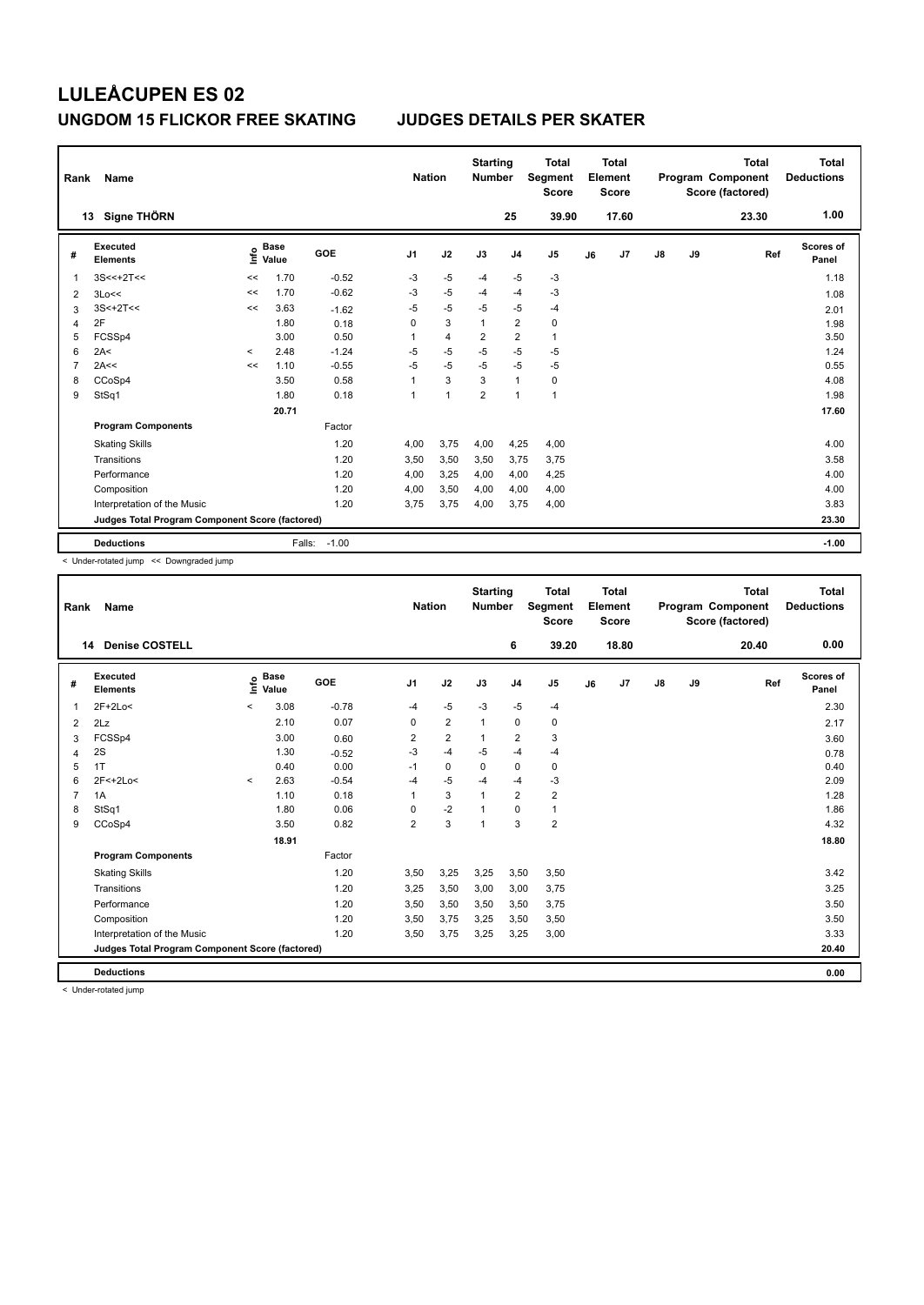| Rank           | Name                                            |      |                      |            | <b>Nation</b>  |                          | <b>Starting</b><br><b>Number</b> |                | <b>Total</b><br>Segment<br><b>Score</b> |    | <b>Total</b><br>Element<br><b>Score</b> |               |    | <b>Total</b><br>Program Component<br>Score (factored) | <b>Total</b><br><b>Deductions</b> |
|----------------|-------------------------------------------------|------|----------------------|------------|----------------|--------------------------|----------------------------------|----------------|-----------------------------------------|----|-----------------------------------------|---------------|----|-------------------------------------------------------|-----------------------------------|
|                | <b>Emily PALM</b><br>15                         |      |                      |            |                |                          |                                  | 9              | 38.74                                   |    | 17.34                                   |               |    | 21.40                                                 | 0.00                              |
| #              | Executed<br><b>Elements</b>                     | Life | <b>Base</b><br>Value | <b>GOE</b> | J <sub>1</sub> | J2                       | J3                               | J <sub>4</sub> | J <sub>5</sub>                          | J6 | J7                                      | $\mathsf{J}8$ | J9 | Ref                                                   | <b>Scores of</b><br>Panel         |
|                | 2Lze+2T                                         | e    | 2.88                 | $-0.74$    | $-5$           | $-5$                     | $-4$                             | $-5$           | $-4$                                    |    |                                         |               |    |                                                       | 2.14                              |
| $\overline{2}$ | 1A                                              |      | 1.10                 | 0.04       | $\Omega$       | 3                        | 0                                | 1              | 0                                       |    |                                         |               |    |                                                       | 1.14                              |
| 3              | 2Lo                                             |      | 1.70                 | 0.17       | 1              | $\overline{\mathbf{4}}$  | $\mathbf{1}$                     | 1              | $\mathbf{1}$                            |    |                                         |               |    |                                                       | 1.87                              |
| $\overline{4}$ | 2F<<                                            | <<   | 0.50                 | $-0.25$    | $-5$           | $-5$                     | $-4$                             | $-5$           | $-5$                                    |    |                                         |               |    |                                                       | 0.25                              |
| 5              | <b>FSSp</b>                                     |      | 0.00                 | 0.00       | $\sim$         | $\overline{\phantom{a}}$ | $\sim$                           | $\sim$         | $\overline{\phantom{a}}$                |    |                                         |               |    |                                                       | 0.00                              |
| 6              | $2F+2T$                                         |      | 3.10                 | 0.00       | 0              | 3                        | 0                                | 0              | $\mathbf 0$                             |    |                                         |               |    |                                                       | 3.10                              |
|                | StSq2                                           |      | 2.60                 | 0.35       | $\overline{2}$ | $\overline{\mathbf{c}}$  | $\mathbf{1}$                     | $\mathbf{1}$   | $\mathbf{1}$                            |    |                                         |               |    |                                                       | 2.95                              |
| 8              | 2Lo                                             |      | 1.70                 | 0.11       | $\Omega$       | 3                        | $\mathbf{1}$                     | 1              | 0                                       |    |                                         |               |    |                                                       | 1.81                              |
| 9              | CCoSp4                                          |      | 3.50                 | 0.58       | $\overline{2}$ | $\overline{2}$           | $\overline{1}$                   | $\overline{2}$ | $\overline{1}$                          |    |                                         |               |    |                                                       | 4.08                              |
|                |                                                 |      | 17.08                |            |                |                          |                                  |                |                                         |    |                                         |               |    |                                                       | 17.34                             |
|                | <b>Program Components</b>                       |      |                      | Factor     |                |                          |                                  |                |                                         |    |                                         |               |    |                                                       |                                   |
|                | <b>Skating Skills</b>                           |      |                      | 1.20       | 3,75           | 3,75                     | 3,50                             | 3,75           | 3,50                                    |    |                                         |               |    |                                                       | 3.67                              |
|                | Transitions                                     |      |                      | 1.20       | 3,50           | 3,75                     | 3,25                             | 3,00           | 3,25                                    |    |                                         |               |    |                                                       | 3.33                              |
|                | Performance                                     |      |                      | 1.20       | 3,75           | 3,50                     | 3,50                             | 3,75           | 3,50                                    |    |                                         |               |    |                                                       | 3.58                              |
|                | Composition                                     |      |                      | 1.20       | 3,75           | 3,50                     | 3,50                             | 3,75           | 3,75                                    |    |                                         |               |    |                                                       | 3.67                              |
|                | Interpretation of the Music                     |      |                      | 1.20       | 3,75           | 3,75                     | 3,25                             | 3,50           | 3,50                                    |    |                                         |               |    |                                                       | 3.58                              |
|                | Judges Total Program Component Score (factored) |      |                      |            |                |                          |                                  |                |                                         |    |                                         |               |    |                                                       | 21.40                             |
|                | <b>Deductions</b>                               |      |                      |            |                |                          |                                  |                |                                         |    |                                         |               |    |                                                       | 0.00                              |

<< Downgraded jump e Wrong edge

| Rank           | Name                                            |                                  |         | <b>Nation</b>  |                | <b>Starting</b><br><b>Number</b> |                | <b>Total</b><br><b>Segment</b><br><b>Score</b> |    | Total<br>Element<br><b>Score</b> |               |    | Total<br>Program Component<br>Score (factored) | <b>Total</b><br><b>Deductions</b> |
|----------------|-------------------------------------------------|----------------------------------|---------|----------------|----------------|----------------------------------|----------------|------------------------------------------------|----|----------------------------------|---------------|----|------------------------------------------------|-----------------------------------|
|                | <b>Dorotea LARSSON</b><br>16                    |                                  |         |                |                |                                  | 10             | 38.64                                          |    | 16.84                            |               |    | 21.80                                          | 0.00                              |
| #              | Executed<br><b>Elements</b>                     | <b>Base</b><br>e Base<br>⊆ Value | GOE     | J <sub>1</sub> | J2             | J3                               | J <sub>4</sub> | J <sub>5</sub>                                 | J6 | J7                               | $\mathsf{J}8$ | J9 | Ref                                            | <b>Scores of</b><br>Panel         |
| $\mathbf{1}$   | $2F+2T$                                         | 3.10                             | 0.18    | 0              | $\overline{4}$ | $\mathbf{1}$                     | $\overline{2}$ | $\pmb{0}$                                      |    |                                  |               |    |                                                | 3.28                              |
| 2              | 1Lo                                             | 0.50                             | 0.00    | 0              | $\mathbf 0$    | $-1$                             | $\mathbf{1}$   | 0                                              |    |                                  |               |    |                                                | 0.50                              |
| 3              | 1A                                              | 1.10                             | 0.11    | 1              | 3              | $\Omega$                         | $\mathbf{1}$   | $\mathbf{1}$                                   |    |                                  |               |    |                                                | 1.21                              |
| 4              | CCoSp2                                          | 2.50                             | 0.08    | 0              | $\overline{2}$ | $\mathbf 0$                      | $\mathbf{1}$   | 0                                              |    |                                  |               |    |                                                | 2.58                              |
| 5              | $1F+2T$                                         | 1.80                             | 0.04    | 0              | $\mathbf{1}$   | $-1$                             | $\mathbf{1}$   | $\pmb{0}$                                      |    |                                  |               |    |                                                | 1.84                              |
| 6              | 2Lo                                             | 1.70                             | 0.00    | $\Omega$       | 3              | $\Omega$                         | $\mathbf 0$    | $\mathbf 0$                                    |    |                                  |               |    |                                                | 1.70                              |
| $\overline{7}$ | 2S                                              | 1.30                             | 0.00    | $-1$           | $\mathbf{1}$   | $\mathbf 0$                      | $\mathbf 0$    | $\mathbf 0$                                    |    |                                  |               |    |                                                | 1.30                              |
| 8              | StSq1                                           | 1.80                             | 0.12    | $\Omega$       | $\mathbf{1}$   | $\mathbf{1}$                     | $\mathbf 0$    | $\mathbf{1}$                                   |    |                                  |               |    |                                                | 1.92                              |
| 9              | FSSp3                                           | 2.60                             | $-0.09$ | 0              | $-2$           | 0                                | $\mathbf{1}$   | $-1$                                           |    |                                  |               |    |                                                | 2.51                              |
|                |                                                 | 16.40                            |         |                |                |                                  |                |                                                |    |                                  |               |    |                                                | 16.84                             |
|                | <b>Program Components</b>                       |                                  | Factor  |                |                |                                  |                |                                                |    |                                  |               |    |                                                |                                   |
|                | <b>Skating Skills</b>                           |                                  | 1.20    | 3,75           | 3,75           | 3,50                             | 3,75           | 4,00                                           |    |                                  |               |    |                                                | 3.75                              |
|                | Transitions                                     |                                  | 1.20    | 3,50           | 4,00           | 3,00                             | 3,50           | 3,50                                           |    |                                  |               |    |                                                | 3.50                              |
|                | Performance                                     |                                  | 1.20    | 3,50           | 3,75           | 3,25                             | 3,75           | 3.75                                           |    |                                  |               |    |                                                | 3.67                              |
|                | Composition                                     |                                  | 1.20    | 3,50           | 4,25           | 3,50                             | 3,75           | 3,75                                           |    |                                  |               |    |                                                | 3.67                              |
|                | Interpretation of the Music                     |                                  | 1.20    | 3,50           | 4,25           | 3,25                             | 3,75           | 3,50                                           |    |                                  |               |    |                                                | 3.58                              |
|                | Judges Total Program Component Score (factored) |                                  |         |                |                |                                  |                |                                                |    |                                  |               |    |                                                | 21.80                             |
|                | <b>Deductions</b>                               |                                  |         |                |                |                                  |                |                                                |    |                                  |               |    |                                                | 0.00                              |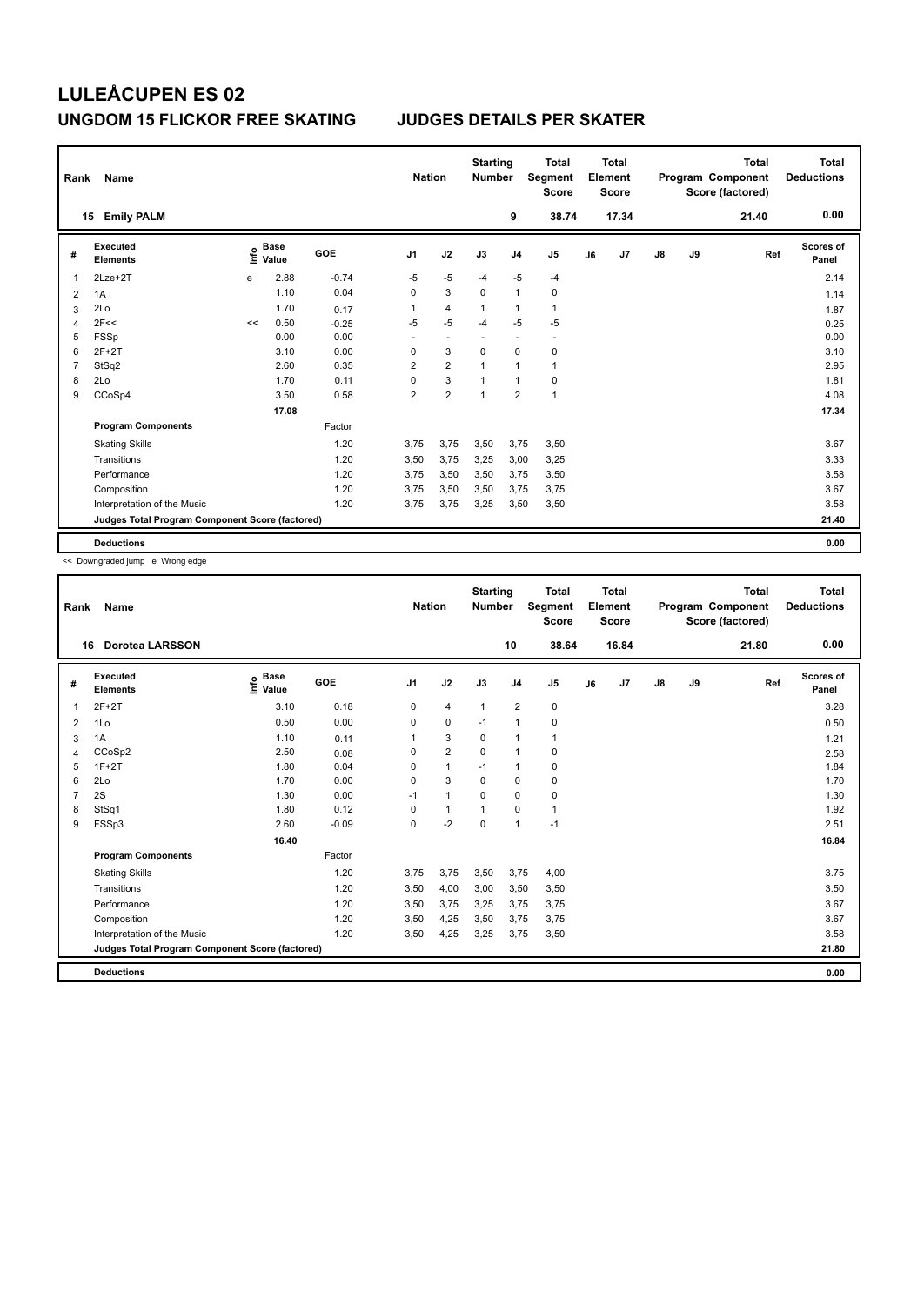| Rank | Name                                            |                                  |         | <b>Nation</b>  |                | <b>Starting</b><br><b>Number</b> |                | <b>Total</b><br>Segment<br><b>Score</b> |    | <b>Total</b><br>Element<br><b>Score</b> |               |    | <b>Total</b><br>Program Component<br>Score (factored) | <b>Total</b><br><b>Deductions</b> |
|------|-------------------------------------------------|----------------------------------|---------|----------------|----------------|----------------------------------|----------------|-----------------------------------------|----|-----------------------------------------|---------------|----|-------------------------------------------------------|-----------------------------------|
|      | <b>Felicia ERIKSSON</b><br>17                   |                                  |         |                |                |                                  | 12             | 38.24                                   |    | 19.44                                   |               |    | 19.80                                                 | 1.00                              |
| #    | Executed<br><b>Elements</b>                     | <b>Base</b><br>۴۵<br>Value       | GOE     | J <sub>1</sub> | J2             | J3                               | J <sub>4</sub> | J <sub>5</sub>                          | J6 | J7                                      | $\mathsf{J}8$ | J9 | Ref                                                   | <b>Scores of</b><br>Panel         |
| 1    | 2A<                                             | 2.48<br>$\overline{\phantom{a}}$ | $-1.24$ | $-5$           | $-5$           | $-5$                             | $-5$           | $-5$                                    |    |                                         |               |    |                                                       | 1.24                              |
| 2    | FCSSp3                                          | 2.60                             | $-0.17$ | $-1$           | $-1$           | $\overline{1}$                   | $-1$           | $\pmb{0}$                               |    |                                         |               |    |                                                       | 2.43                              |
| 3    | $2F+2T$                                         | 3.10                             | 0.12    | 1              | 3              | $\overline{1}$                   | 0              | $\pmb{0}$                               |    |                                         |               |    |                                                       | 3.22                              |
| 4    | StSq2                                           | 2.60                             | 0.00    | 0              | $-1$           | 0                                | $\mathbf 0$    | 0                                       |    |                                         |               |    |                                                       | 2.60                              |
| 5    | 2Lo                                             | 1.70                             | 0.17    | 1              | 3              | $\mathbf 0$                      | $\overline{1}$ | $\mathbf{1}$                            |    |                                         |               |    |                                                       | 1.87                              |
| 6    | 2A                                              | 3.30                             | $-1.65$ | $-5$           | $-5$           | $-5$                             | $-5$           | $-5$                                    |    |                                         |               |    |                                                       | 1.65                              |
| 7    | 2F                                              | 1.80                             | $-0.30$ | $-1$           | $-2$           | $-2$                             | $-2$           | $-1$                                    |    |                                         |               |    |                                                       | 1.50                              |
| 8    | CCoSp1                                          | 2.00                             | $-0.47$ | $-3$           | $-2$           | $-2$                             | $-3$           | $-2$                                    |    |                                         |               |    |                                                       | 1.53                              |
| 9    | $2Lz + 2T$                                      | 3.40                             | 0.00    | 0              | $\overline{1}$ | $-1$                             | $\mathbf 0$    | $\pmb{0}$                               |    |                                         |               |    |                                                       | 3.40                              |
|      |                                                 | 22.98                            |         |                |                |                                  |                |                                         |    |                                         |               |    |                                                       | 19.44                             |
|      | <b>Program Components</b>                       |                                  | Factor  |                |                |                                  |                |                                         |    |                                         |               |    |                                                       |                                   |
|      | <b>Skating Skills</b>                           |                                  | 1.20    | 3,50           | 3,50           | 3,50                             | 3,75           | 3,25                                    |    |                                         |               |    |                                                       | 3.50                              |
|      | Transitions                                     |                                  | 1.20    | 3,25           | 2,75           | 3,25                             | 3,00           | 3,00                                    |    |                                         |               |    |                                                       | 3.08                              |
|      | Performance                                     |                                  | 1.20    | 3,25           | 3,25           | 3,50                             | 3,50           | 3,25                                    |    |                                         |               |    |                                                       | 3.33                              |
|      | Composition                                     |                                  | 1.20    | 3,50           | 3,25           | 3,50                             | 3,50           | 3,00                                    |    |                                         |               |    |                                                       | 3.42                              |
|      | Interpretation of the Music                     |                                  | 1.20    | 3,25           | 3,00           | 3,25                             | 3,25           | 2,75                                    |    |                                         |               |    |                                                       | 3.17                              |
|      | Judges Total Program Component Score (factored) |                                  |         |                |                |                                  |                |                                         |    |                                         |               |    |                                                       | 19.80                             |
|      | <b>Deductions</b>                               | Falls:                           | $-1.00$ |                |                |                                  |                |                                         |    |                                         |               |    |                                                       | $-1.00$                           |

< Under-rotated jump

| Rank           | <b>Name</b>                                     |         |                      |         | <b>Nation</b>  |                | <b>Starting</b><br><b>Number</b> |                | <b>Total</b><br><b>Segment</b><br><b>Score</b> |    | <b>Total</b><br>Element<br><b>Score</b> |               |    | <b>Total</b><br>Program Component<br>Score (factored) | <b>Total</b><br><b>Deductions</b> |
|----------------|-------------------------------------------------|---------|----------------------|---------|----------------|----------------|----------------------------------|----------------|------------------------------------------------|----|-----------------------------------------|---------------|----|-------------------------------------------------------|-----------------------------------|
| 18             | <b>Dina JOHANSSON</b>                           |         |                      |         |                |                |                                  | 18             | 37.65                                          |    | 19.05                                   |               |    | 20.10                                                 | 1.50                              |
| #              | Executed<br><b>Elements</b>                     | lnfo    | <b>Base</b><br>Value | GOE     | J <sub>1</sub> | J2             | J3                               | J <sub>4</sub> | J <sub>5</sub>                                 | J6 | J7                                      | $\mathsf{J}8$ | J9 | Ref                                                   | <b>Scores of</b><br>Panel         |
| $\mathbf{1}$   | $2F+2T<$                                        | $\,<$   | 2.78                 | $-0.48$ | $-2$           | $-1$           | $-3$                             | $-3$           | $-3$                                           |    |                                         |               |    |                                                       | 2.30                              |
| 2              | 1A                                              |         | 1.10                 | 0.04    | $\Omega$       | 3              | $\Omega$                         | $\mathbf{1}$   | 0                                              |    |                                         |               |    |                                                       | 1.14                              |
| 3              | FSSp4                                           |         | 3.00                 | $-0.30$ | $-1$           | $-1$           | 0                                | $-1$           | $-1$                                           |    |                                         |               |    |                                                       | 2.70                              |
| $\overline{4}$ | StSq2                                           |         | 2.60                 | 0.26    | $\mathbf 0$    | 3              | $\mathbf{1}$                     | $\mathbf{1}$   | $\mathbf{1}$                                   |    |                                         |               |    |                                                       | 2.86                              |
| 5              | 2Lo                                             |         | 1.70                 | 0.06    | 0              | $\mathbf{1}$   | 0                                | $\mathbf{1}$   | 0                                              |    |                                         |               |    |                                                       | 1.76                              |
| 6              | 2Lze+2T                                         | e       | 2.88                 | $-0.52$ | -3             | $-2$           | $-4$                             | $-4$           | $-3$                                           |    |                                         |               |    |                                                       | 2.36                              |
| 7              | CCoSp4                                          |         | 3.50                 | 0.00    | $-1$           | $\overline{2}$ | $\mathbf 0$                      | $\mathbf{1}$   | $-1$                                           |    |                                         |               |    |                                                       | 3.50                              |
| 8              | 2F<                                             | $\prec$ | 1.35                 | $-0.68$ | $-5$           | $-5$           | -5                               | $-5$           | $-5$                                           |    |                                         |               |    |                                                       | 0.67                              |
| 9              | 2Lo                                             |         | 1.70                 | 0.06    | 0              | $\overline{2}$ | 1                                | 0              | $\mathbf 0$                                    |    |                                         |               |    |                                                       | 1.76                              |
|                |                                                 |         | 20.61                |         |                |                |                                  |                |                                                |    |                                         |               |    |                                                       | 19.05                             |
|                | <b>Program Components</b>                       |         |                      | Factor  |                |                |                                  |                |                                                |    |                                         |               |    |                                                       |                                   |
|                | <b>Skating Skills</b>                           |         |                      | 1.20    | 3,50           | 3,75           | 3,50                             | 3,50           | 3,25                                           |    |                                         |               |    |                                                       | 3.50                              |
|                | Transitions                                     |         |                      | 1.20    | 3,25           | 3,50           | 3,25                             | 3,00           | 3,00                                           |    |                                         |               |    |                                                       | 3.17                              |
|                | Performance                                     |         |                      | 1.20    | 3,50           | 4,00           | 3,50                             | 3,50           | 3,50                                           |    |                                         |               |    |                                                       | 3.50                              |
|                | Composition                                     |         |                      | 1.20    | 3,25           | 3,75           | 3,25                             | 3,50           | 3,00                                           |    |                                         |               |    |                                                       | 3.33                              |
|                | Interpretation of the Music                     |         |                      | 1.20    | 3,25           | 4,00           | 3,25                             | 3,25           | 3,00                                           |    |                                         |               |    |                                                       | 3.25                              |
|                | Judges Total Program Component Score (factored) |         |                      |         |                |                |                                  |                |                                                |    |                                         |               |    |                                                       | 20.10                             |
|                | <b>Deductions</b>                               |         | Falls:               | $-0.50$ |                |                | Costume failure:                 |                | $-1.00$                                        |    |                                         |               |    |                                                       | $-1.50$                           |
|                | c Under-rotated jumn a Wrong edge               |         |                      |         |                |                |                                  |                |                                                |    |                                         |               |    |                                                       |                                   |

< Under-rotated jump e Wrong edge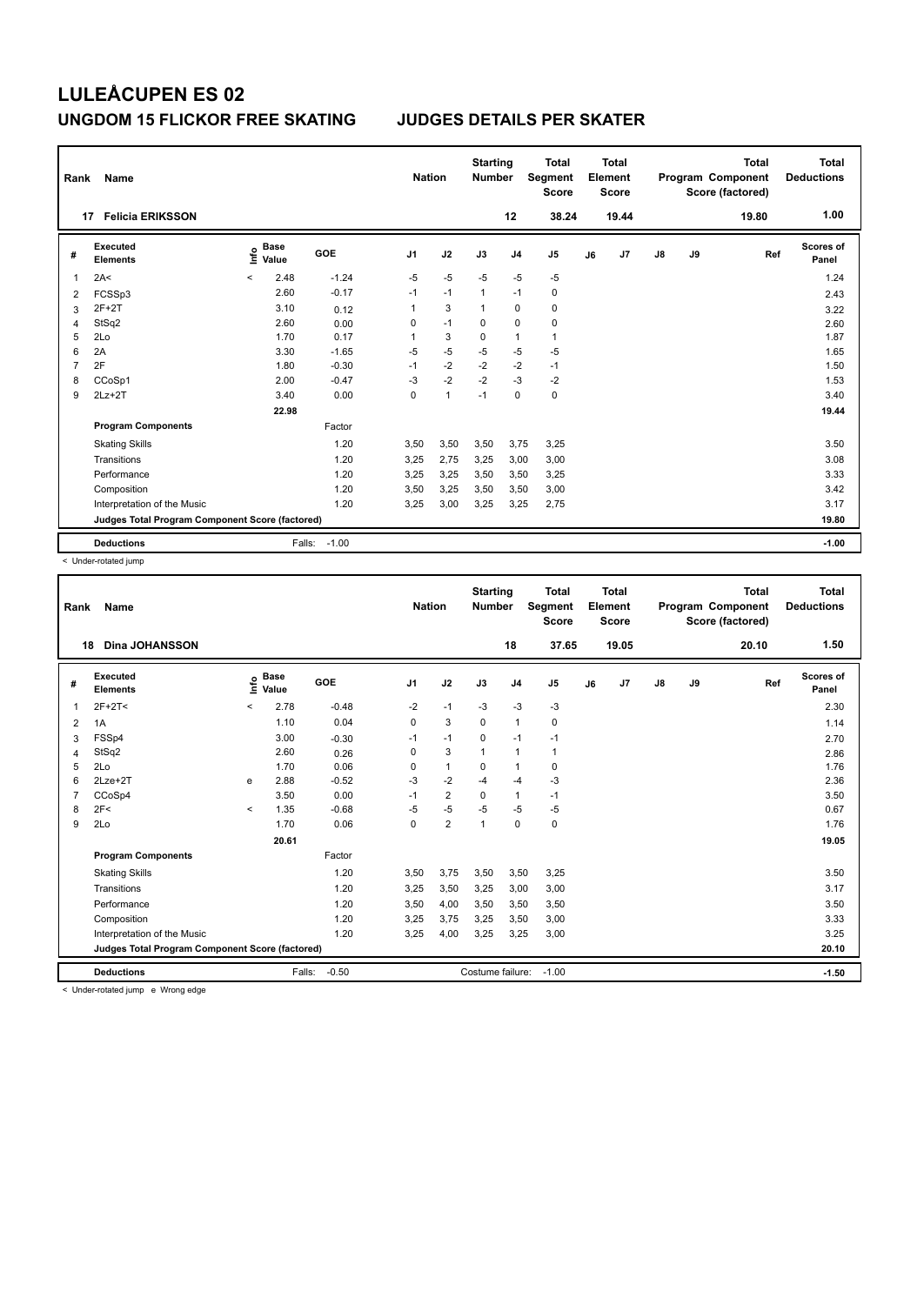| Rank               | Name                                            |                              |         | <b>Nation</b>   |                 | <b>Starting</b><br><b>Number</b> |                | <b>Total</b><br>Segment<br><b>Score</b>        | <b>Total</b><br>Element<br><b>Score</b> |    |    | <b>Total</b><br>Program Component<br>Score (factored) | <b>Total</b><br><b>Deductions</b> |
|--------------------|-------------------------------------------------|------------------------------|---------|-----------------|-----------------|----------------------------------|----------------|------------------------------------------------|-----------------------------------------|----|----|-------------------------------------------------------|-----------------------------------|
|                    | 19 Ingrid NESELIUS                              |                              |         |                 |                 |                                  | 8              | 37.60                                          | 18.70                                   |    |    | 18.90                                                 | 0.00                              |
| #                  | <b>Executed</b><br><b>Elements</b>              | <b>Base</b><br>lnfo<br>Value | GOE     | J <sub>1</sub>  | J2              | J3                               | J <sub>4</sub> | J <sub>5</sub>                                 | J7<br>J6                                | J8 | J9 | Ref                                                   | Scores of<br>Panel                |
| 1                  | 1A                                              | 1.10                         | 0.07    | $\mathbf 0$     | $\overline{2}$  | 0                                | $\mathbf{1}$   | $\mathbf{1}$                                   |                                         |    |    |                                                       | 1.17                              |
| $\overline{2}$     | $2Lz + 2T$                                      | 3.40                         | $-0.21$ | $-1$            | 0               | $-1$                             | $-1$           | $-1$                                           |                                         |    |    |                                                       | 3.19                              |
| 3                  | $2F+2T$                                         | 3.10                         | 0.00    | 0               | 0               | 0                                | $\mathbf 0$    | $\mathbf 0$                                    |                                         |    |    |                                                       | 3.10                              |
| 4                  | FSSp1                                           | 2.00                         | $-0.40$ | $-3$            | $-3$            | $-1$                             | $-1$           | $-2$                                           |                                         |    |    |                                                       | 1.60                              |
| 5                  | StSq2                                           | 2.60                         | $-0.09$ | $-2$            | $-1$            | $\Omega$                         | $\Omega$       | $\mathbf 0$                                    |                                         |    |    |                                                       | 2.51                              |
| 6                  | 2Lo                                             | 1.70                         | 0.00    | 0               | 0               | 0                                | 1              | 0                                              |                                         |    |    |                                                       | 1.70                              |
| $\overline{7}$     | 2Lz                                             | 2.10                         | 0.00    | 0               | $-1$            | 0                                | $\Omega$       | 0                                              |                                         |    |    |                                                       | 2.10                              |
| 8                  | 2F                                              | 1.80                         | $-0.06$ | $\Omega$        | 0               | $\Omega$                         | $-1$           | $-1$                                           |                                         |    |    |                                                       | 1.74                              |
| 9                  | CCoSpB                                          | 1.70                         | $-0.11$ | $-1$            | $-2$            | $\Omega$                         | $-1$           | $\pmb{0}$                                      |                                         |    |    |                                                       | 1.59                              |
|                    |                                                 | 19.50                        |         |                 |                 |                                  |                |                                                |                                         |    |    |                                                       | 18.70                             |
|                    | <b>Program Components</b>                       |                              | Factor  |                 |                 |                                  |                |                                                |                                         |    |    |                                                       |                                   |
|                    | <b>Skating Skills</b>                           |                              | 1.20    | 3,25            | 3,25            | 3,50                             | 3,25           | 3,50                                           |                                         |    |    |                                                       | 3.33                              |
|                    | Transitions                                     |                              | 1.20    | 3,00            | 3,00            | 3,00                             | 2,75           | 3,00                                           |                                         |    |    |                                                       | 3.00                              |
|                    | Performance                                     |                              | 1.20    | 3,25            | 3,25            | 3,25                             | 3,00           | 3,25                                           |                                         |    |    |                                                       | 3.25                              |
|                    | Composition                                     |                              | 1.20    | 3,50            | 3,00            | 3,25                             | 3,00           | 3,25                                           |                                         |    |    |                                                       | 3.17                              |
|                    | Interpretation of the Music                     |                              | 1.20    | 3,25            | 2,75            | 3,00                             | 3,00           | 3,00                                           |                                         |    |    |                                                       | 3.00                              |
|                    | Judges Total Program Component Score (factored) |                              |         |                 |                 |                                  |                |                                                |                                         |    |    |                                                       | 18.90                             |
|                    | <b>Deductions</b>                               |                              |         |                 |                 |                                  |                |                                                |                                         |    |    |                                                       | 0.00                              |
|                    |                                                 |                              |         |                 |                 |                                  |                |                                                |                                         |    |    |                                                       |                                   |
| Rank               | Name                                            |                              |         | <b>Nation</b>   |                 | <b>Starting</b><br><b>Number</b> |                | <b>Total</b><br><b>Segment</b><br><b>Score</b> | Total<br>Element<br><b>Score</b>        |    |    | <b>Total</b><br>Program Component<br>Score (factored) | <b>Total</b><br><b>Deductions</b> |
|                    | Mikaela JARL<br>20                              |                              |         |                 |                 |                                  | 20             | 37.04                                          | 16.44                                   |    |    | 21.10                                                 | 0.50                              |
| $\boldsymbol{\mu}$ | <b>Executed</b>                                 | $_{\odot}$ Base              | GOF     | $\overline{11}$ | 12 <sup>2</sup> | $\overline{13}$                  | $\mathbf{A}$   | 15.                                            | 17<br>$\overline{a}$                    | 18 | ١Q | <b>Pof</b>                                            | Scores of                         |

| #              | LAGCULGU<br><b>Elements</b>                     | 들<br>wase<br>Value | GOE     | J <sub>1</sub> | J2             | J3          | J <sub>4</sub> | J <sub>5</sub> | J6 | J7 | J8 | J9 | Ref | uuuro ur<br>Panel |
|----------------|-------------------------------------------------|--------------------|---------|----------------|----------------|-------------|----------------|----------------|----|----|----|----|-----|-------------------|
|                | 2F                                              | 1.80               | 0.30    | $\overline{2}$ | 3              | $\mathbf 0$ | $\overline{2}$ | $\overline{1}$ |    |    |    |    |     | 2.10              |
| 2              | CCoSp                                           | 0.00               | 0.00    |                |                |             |                |                |    |    |    |    |     | 0.00              |
| 3              | $2Lz + 2T$                                      | 3.40               | $-0.07$ | 0              | $-1$           | 0           | $-1$           | 0              |    |    |    |    |     | 3.33              |
| $\overline{4}$ | 2Lo+2Lo                                         | 3.40               | $-0.23$ | $-1$           | $-2$           | $-1$        | $-2$           | $-1$           |    |    |    |    |     | 3.17              |
| 5              | 1A                                              | 1.10               | 0.07    | 0              | $\overline{2}$ | 1           | 1              | 0              |    |    |    |    |     | 1.17              |
| 6              | FSSp                                            | 0.00               | 0.00    |                |                |             |                |                |    |    |    |    |     | 0.00              |
|                | 2Lz                                             | 2.10               | 0.00    | 0              | 2              | 0           | 0              | 0              |    |    |    |    |     | 2.10              |
| 8              | StSq2                                           | 2.60               | 0.17    | $-1$           | 1              | 0           | 1              |                |    |    |    |    |     | 2.77              |
| 9              | 2F                                              | 1.80               | 0.00    | 0              | 0              | 0           | 1              | 0              |    |    |    |    |     | 1.80              |
|                |                                                 | 16.20              |         |                |                |             |                |                |    |    |    |    |     | 16.44             |
|                | <b>Program Components</b>                       |                    | Factor  |                |                |             |                |                |    |    |    |    |     |                   |
|                | <b>Skating Skills</b>                           |                    | 1.20    | 3,50           | 3,50           | 3,50        | 4,00           | 3,50           |    |    |    |    |     | 3.50              |
|                | Transitions                                     |                    | 1.20    | 3,25           | 3,50           | 3,00        | 3,50           | 3,75           |    |    |    |    |     | 3.42              |
|                | Performance                                     |                    | 1.20    | 3,25           | 3,75           | 3,00        | 3,75           | 3,50           |    |    |    |    |     | 3.50              |
|                | Composition                                     |                    | 1.20    | 3,50           | 3,75           | 3,50        | 3,75           | 3,75           |    |    |    |    |     | 3.67              |
|                | Interpretation of the Music                     |                    | 1.20    | 3,25           | 3,75           | 3,25        | 3,50           | 3,75           |    |    |    |    |     | 3.50              |
|                | Judges Total Program Component Score (factored) |                    |         |                |                |             |                |                |    |    |    |    |     | 21.10             |
|                | <b>Deductions</b>                               | Falls:             | $-0.50$ |                |                |             |                |                |    |    |    |    |     | $-0.50$           |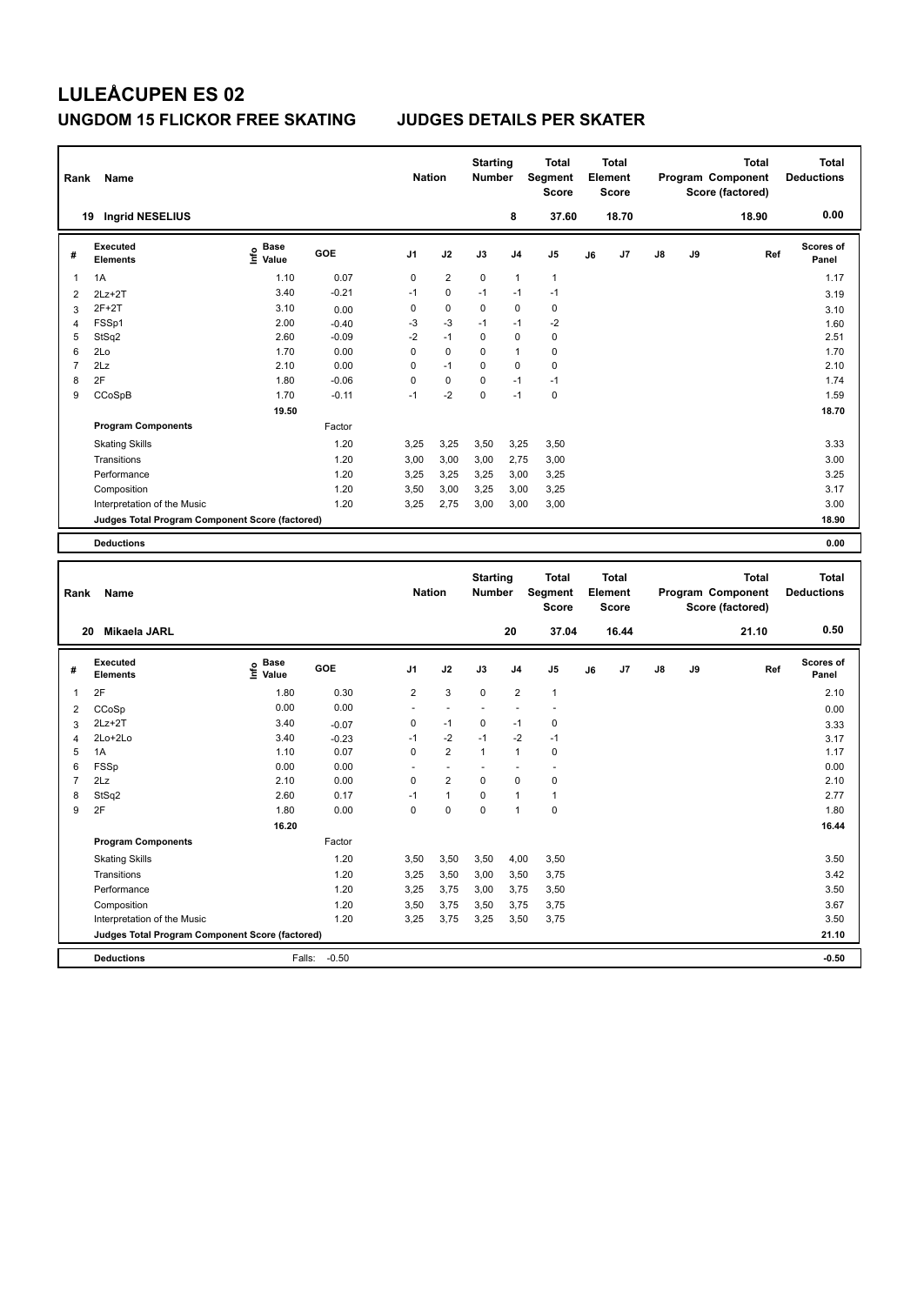| Rank                    | Name                                            |                              |         | <b>Nation</b>  |                | <b>Starting</b><br><b>Number</b> |                | <b>Total</b><br>Segment<br><b>Score</b> |    | <b>Total</b><br>Element<br><b>Score</b> |    |    | <b>Total</b><br>Program Component<br>Score (factored) | <b>Total</b><br><b>Deductions</b> |
|-------------------------|-------------------------------------------------|------------------------------|---------|----------------|----------------|----------------------------------|----------------|-----------------------------------------|----|-----------------------------------------|----|----|-------------------------------------------------------|-----------------------------------|
|                         | 21 Samantha LUNDQVIST-SALINAS                   |                              |         |                |                |                                  | 3              | 36.87                                   |    | 19.27                                   |    |    | 18.60                                                 | 1.00                              |
| #                       | <b>Executed</b><br><b>Elements</b>              | <b>Base</b><br>١nf٥<br>Value | GOE     | J <sub>1</sub> | J2             | J3                               | J <sub>4</sub> | J <sub>5</sub>                          | J6 | J7                                      | J8 | J9 | Ref                                                   | Scores of<br>Panel                |
| 1                       | 2Lz                                             | 2.10                         | $-0.07$ | $-1$           | $\mathbf 0$    | $\mathbf 0$                      | $-1$           | $\mathbf 0$                             |    |                                         |    |    |                                                       | 2.03                              |
| $\overline{\mathbf{c}}$ | 1A                                              | 1.10                         | 0.04    | 0              | $\overline{2}$ | 0                                | $\mathbf{1}$   | $\mathbf 0$                             |    |                                         |    |    |                                                       | 1.14                              |
| 3                       | $2F+2T$                                         | 3.10                         | 0.06    | 0              | 3              | 0                                | $\mathbf{1}$   | $\mathbf 0$                             |    |                                         |    |    |                                                       | 3.16                              |
| $\overline{4}$          | 2Lo                                             | 1.70                         | $-0.85$ | $-5$           | $-5$           | $-5$                             | $-5$           | $-5$                                    |    |                                         |    |    |                                                       | 0.85                              |
| 5                       | CCoSp4                                          | 3.50                         | 0.93    | 3              | 4              | $\overline{2}$                   | 3              | $\mathbf 0$                             |    |                                         |    |    |                                                       | 4.43                              |
| 6                       | StSq2                                           | 2.60                         | $-0.09$ | 0              | $-1$           | 0                                | $-2$           | $\mathbf{1}$                            |    |                                         |    |    |                                                       | 2.51                              |
| $\overline{7}$          | 2Lz                                             | 2.10                         | $-0.28$ | $-1$           | $-2$           | 0                                | $-2$           | $-1$                                    |    |                                         |    |    |                                                       | 1.82                              |
| 8                       | 2F                                              | 1.80                         | $-0.90$ | $-5$           | $-5$           | $-5$                             | $-5$           | $-5$                                    |    |                                         |    |    |                                                       | 0.90                              |
| 9                       | FSSp3                                           | 2.60                         | $-0.17$ | $-2$           | $-3$           | $\mathbf{1}$                     | $\mathbf{1}$   | $-1$                                    |    |                                         |    |    |                                                       | 2.43                              |
|                         |                                                 | 20.60                        |         |                |                |                                  |                |                                         |    |                                         |    |    |                                                       | 19.27                             |
|                         | <b>Program Components</b>                       |                              | Factor  |                |                |                                  |                |                                         |    |                                         |    |    |                                                       |                                   |
|                         | <b>Skating Skills</b>                           |                              | 1.20    | 3.25           | 3,00           | 3,25                             | 3,25           | 3,25                                    |    |                                         |    |    |                                                       | 3.25                              |
|                         | Transitions                                     |                              | 1.20    | 3,00           | 3,25           | 3,00                             | 2,75           | 3,00                                    |    |                                         |    |    |                                                       | 3.00                              |
|                         | Performance                                     |                              | 1.20    | 3,25           | 3,00           | 3,00                             | 3,00           | 3,50                                    |    |                                         |    |    |                                                       | 3.08                              |
|                         | Composition                                     |                              | 1.20    | 3,25           | 3,25           | 3,25                             | 3,00           | 3,50                                    |    |                                         |    |    |                                                       | 3.25                              |
|                         | Interpretation of the Music                     |                              | 1.20    | 3,00           | 2,75           | 3,00                             | 2,75           | 3,50                                    |    |                                         |    |    |                                                       | 2.92                              |
|                         | Judges Total Program Component Score (factored) |                              |         |                |                |                                  |                |                                         |    |                                         |    |    |                                                       | 18.60                             |
|                         | <b>Deductions</b>                               | Falls:                       | $-1.00$ |                |                |                                  |                |                                         |    |                                         |    |    |                                                       | $-1.00$                           |
| Rank                    | Name                                            |                              |         | <b>Nation</b>  |                | <b>Starting</b><br>Number        |                | <b>Total</b><br>Segment<br><b>Score</b> |    | <b>Total</b><br>Element<br><b>Score</b> |    |    | <b>Total</b><br>Program Component<br>Score (factored) | <b>Total</b><br><b>Deductions</b> |
|                         | 22 Nathalie AGUILAR                             |                              |         |                |                |                                  | 1              | 35.67                                   |    | 17.77                                   |    |    | 17.90                                                 | 0.00                              |
| #                       | <b>Executed</b><br><b>Elements</b>              | <b>Base</b><br>lnfo<br>Value | GOE     | J <sub>1</sub> | J2             | J3                               | J <sub>4</sub> | J5                                      | J6 | J7                                      | J8 | J9 | Ref                                                   | <b>Scores of</b><br>Panel         |
| 1                       | 2Lze                                            | 1.58<br>e                    | $-0.47$ | $-4$           | $-2$           | $-3$                             | -3             | -3                                      |    |                                         |    |    |                                                       | 1.11                              |
| $\overline{2}$          | 1A                                              | 1.10                         | $-0.15$ | 0              | $-1$           | $-2$                             | $-2$           | $-1$                                    |    |                                         |    |    |                                                       | 0.95                              |
| 3                       | $2F+2T$                                         | 3.10                         | 0.12    | 0              | $\mathbf{1}$   | 0                                | $\mathbf{1}$   | $\mathbf{1}$                            |    |                                         |    |    |                                                       | 3.22                              |
| $\overline{4}$          | StSq1                                           | 1.80                         | 0.00    | 0              | 0              | 0                                | $-1$           | $\mathbf 0$                             |    |                                         |    |    |                                                       | 1.80                              |
| 5                       | FSSp2                                           | 2.30                         | $-0.08$ | $-1$           | 0              | 0                                | $\Omega$       | $-1$                                    |    |                                         |    |    |                                                       | 2.22                              |
| 6                       | 2Lo                                             | 1.70                         | 0.06    | 0              | $\overline{2}$ | 0                                | $\overline{1}$ | $\mathbf 0$                             |    |                                         |    |    |                                                       | 1.76                              |
| $\overline{7}$          | 2F                                              | 1.80                         | 0.06    | 0              | 3              | 0                                | $\mathbf{1}$   | $\mathbf 0$                             |    |                                         |    |    |                                                       | 1.86                              |

| <b>Deductions</b>           |   |       |         |                                                 |      |          |                |             | 0.00  |       |
|-----------------------------|---|-------|---------|-------------------------------------------------|------|----------|----------------|-------------|-------|-------|
|                             |   |       |         |                                                 |      |          |                |             |       |       |
| Interpretation of the Music |   |       | 1.20    | 3,25                                            | 2,75 | 2,75     | 3,00           | 2,75        | 2.83  |       |
| Composition                 |   |       | 1.20    | 3,25                                            | 2,75 | 3,00     | 3,00           | 3,00        | 3.00  |       |
| Performance                 |   |       | 1.20    | 3,25                                            | 3,00 | 3,00     | 3,00           | 3,50        | 3.08  |       |
| Transitions                 |   |       | 1.20    | 3,00                                            | 2,50 | 2,75     | 2,75           | 3,00        | 2.83  |       |
| <b>Skating Skills</b>       |   |       | 1.20    | 3,50                                            | 3,00 | 3,00     | 3,25           | 3,25        | 3.17  |       |
| <b>Program Components</b>   |   |       | Factor  |                                                 |      |          |                |             |       |       |
|                             |   | 18.48 |         |                                                 |      |          |                |             | 17.77 |       |
| CCoSp2                      |   | 2.50  | $-0.25$ | $-2$                                            | $-1$ | $-1$     | $-1$           | $-1$        | 2.25  |       |
| $2S+2T$                     |   | 2.60  | 0.00    | 0                                               | $-1$ | 0        | 0              | 0           | 2.60  |       |
| 2F                          |   | 1.80  | 0.06    | 0                                               | 3    | 0        | 1              | 0           | 1.86  |       |
| 2Lo                         |   | 1.70  | 0.06    | 0                                               | 2    | $\Omega$ | $\overline{1}$ | 0           | 1.76  |       |
| FSSp2                       |   | 2.30  | $-0.08$ | $-1$                                            | 0    | 0        | $\mathbf 0$    | $-1$        | 2.22  |       |
| StSq1                       |   | 1.80  | 0.00    | 0                                               | 0    | 0        | $-1$           | $\mathbf 0$ | 1.80  |       |
| 2F+2T                       |   | 3.10  | 0.12    | 0                                               | 1    | 0        | $\overline{ }$ |             | 3.22  |       |
| 1A                          |   | 1.10  | $-0.15$ | 0                                               | $-1$ | $-2$     | $-2$           | $-1$        | 0.95  |       |
| 2Lze                        | e | 1.58  | $-0.47$ | $-4$                                            | $-2$ | -3       | $-3$           | $-3$        | 1.11  |       |
|                             |   |       |         | Judges Total Program Component Score (factored) |      |          |                |             |       | 17.90 |

e Wrong edge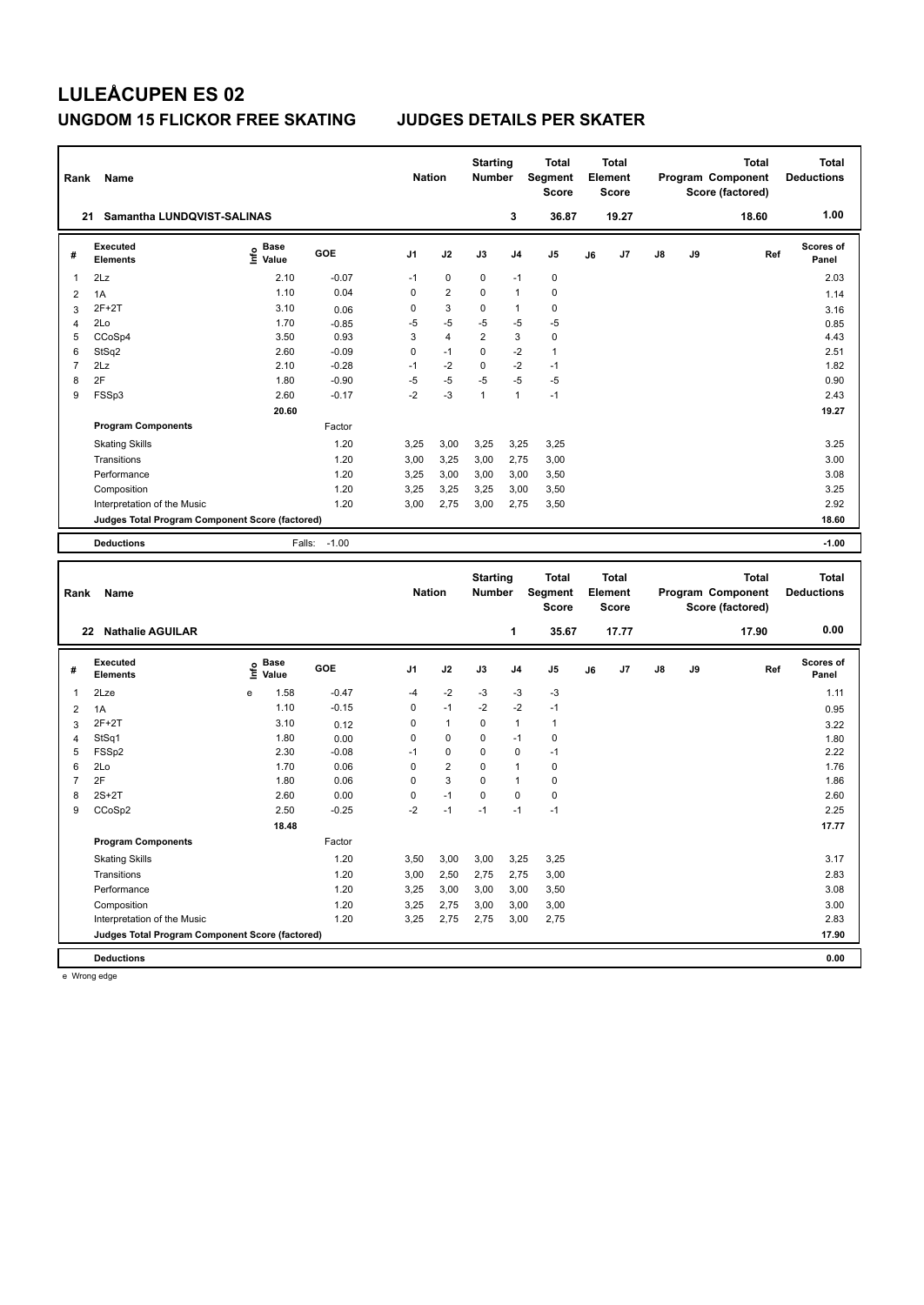| Rank | Name                                            |    |                                  |         |                | <b>Nation</b>  | <b>Starting</b><br><b>Number</b> |                | <b>Total</b><br>Segment<br><b>Score</b> |    | <b>Total</b><br>Element<br><b>Score</b> |               |    | <b>Total</b><br>Program Component<br>Score (factored) | Total<br><b>Deductions</b> |
|------|-------------------------------------------------|----|----------------------------------|---------|----------------|----------------|----------------------------------|----------------|-----------------------------------------|----|-----------------------------------------|---------------|----|-------------------------------------------------------|----------------------------|
|      | <b>Marion RÖNNEBRO</b><br>23                    |    |                                  |         |                |                |                                  | 13             | 35.25                                   |    | 15.65                                   |               |    | 20.10                                                 | 0.50                       |
| #    | Executed<br><b>Elements</b>                     |    | <b>Base</b><br>e Base<br>⊆ Value | GOE     | J <sub>1</sub> | J2             | J3                               | J <sub>4</sub> | J5                                      | J6 | J7                                      | $\mathsf{J}8$ | J9 | Ref                                                   | Scores of<br>Panel         |
| 1    | $2Lz+1T$                                        |    | 2.50                             | 0.00    | $-1$           | $\overline{2}$ | $-2$                             | $\overline{1}$ | $\pmb{0}$                               |    |                                         |               |    |                                                       | 2.50                       |
| 2    | $2S+2T$                                         |    | 2.60                             | 0.04    | 0              | 3              | $\mathbf 0$                      | $\overline{1}$ | $\pmb{0}$                               |    |                                         |               |    |                                                       | 2.64                       |
| 3    | 2F<<                                            | << | 0.50                             | $-0.25$ | $-5$           | $-5$           | $-5$                             | $-5$           | $-5$                                    |    |                                         |               |    |                                                       | 0.25                       |
| 4    | FCSSp2V                                         |    | 1.73                             | $-0.23$ | $-3$           | $-2$           | $-1$                             | $-1$           | $-1$                                    |    |                                         |               |    |                                                       | 1.50                       |
| 5    | 1A                                              |    | 1.10                             | 0.07    | 0              | $\overline{2}$ | $\Omega$                         | $\overline{2}$ | $\pmb{0}$                               |    |                                         |               |    |                                                       | 1.17                       |
| 6    | 1Lo                                             |    | 0.50                             | $-0.03$ | 0              | $-1$           | $-1$                             | $-1$           | $\pmb{0}$                               |    |                                         |               |    |                                                       | 0.47                       |
| 7    | 1A                                              |    | 1.10                             | 0.04    | 0              | 3              | $\Omega$                         | $\mathbf{1}$   | $\pmb{0}$                               |    |                                         |               |    |                                                       | 1.14                       |
| 8    | CCoSp4                                          |    | 3.50                             | $-0.12$ | $-1$           | $\overline{2}$ | $-1$                             | $\Omega$       | 0                                       |    |                                         |               |    |                                                       | 3.38                       |
| 9    | StSq2                                           |    | 2.60                             | 0.00    | 0              | $\overline{1}$ | $\mathbf 0$                      | $\mathbf 0$    | $\mathbf 0$                             |    |                                         |               |    |                                                       | 2.60                       |
|      |                                                 |    | 16.13                            |         |                |                |                                  |                |                                         |    |                                         |               |    |                                                       | 15.65                      |
|      | <b>Program Components</b>                       |    |                                  | Factor  |                |                |                                  |                |                                         |    |                                         |               |    |                                                       |                            |
|      | <b>Skating Skills</b>                           |    |                                  | 1.20    | 3,50           | 3,50           | 3,50                             | 3,50           | 3,50                                    |    |                                         |               |    |                                                       | 3.50                       |
|      | Transitions                                     |    |                                  | 1.20    | 3,00           | 3,25           | 3,00                             | 3,25           | 3,25                                    |    |                                         |               |    |                                                       | 3.17                       |
|      | Performance                                     |    |                                  | 1.20    | 3,25           | 3,50           | 3,25                             | 3,50           | 3,25                                    |    |                                         |               |    |                                                       | 3.33                       |
|      | Composition                                     |    |                                  | 1.20    | 3.25           | 3,50           | 3,50                             | 3.50           | 3,50                                    |    |                                         |               |    |                                                       | 3.50                       |
|      | Interpretation of the Music                     |    |                                  | 1.20    | 3.25           | 3,25           | 3,25                             | 3,25           | 3,00                                    |    |                                         |               |    |                                                       | 3.25                       |
|      | Judges Total Program Component Score (factored) |    |                                  |         |                |                |                                  |                |                                         |    |                                         |               |    |                                                       | 20.10                      |
|      | <b>Deductions</b>                               |    | Falls:                           | $-0.50$ |                |                |                                  |                |                                         |    |                                         |               |    |                                                       | $-0.50$                    |

<< Downgraded jump

| Rank           | Name                                            |         |                                  |         | <b>Nation</b>  |                | <b>Starting</b><br><b>Number</b> |                | <b>Total</b><br><b>Segment</b><br><b>Score</b> |    | Total<br>Element<br><b>Score</b> |               |    | Total<br>Program Component<br>Score (factored) | Total<br><b>Deductions</b> |
|----------------|-------------------------------------------------|---------|----------------------------------|---------|----------------|----------------|----------------------------------|----------------|------------------------------------------------|----|----------------------------------|---------------|----|------------------------------------------------|----------------------------|
|                | 24 Vendela OLIN                                 |         |                                  |         |                |                |                                  | 7              | 34.53                                          |    | 16.23                            |               |    | 18.80                                          | 0.50                       |
| #              | Executed<br><b>Elements</b>                     |         | <b>Base</b><br>e Base<br>⊆ Value | GOE     | J <sub>1</sub> | J2             | J3                               | J <sub>4</sub> | J <sub>5</sub>                                 | J6 | J7                               | $\mathsf{J}8$ | J9 | Ref                                            | <b>Scores of</b><br>Panel  |
| $\mathbf{1}$   | CCoSp4                                          |         | 3.50                             | 0.23    | $-1$           | $\overline{2}$ | $\mathbf{1}$                     | $\mathbf{1}$   | 0                                              |    |                                  |               |    |                                                | 3.73                       |
| $\overline{2}$ | 2Lz                                             |         | 2.10                             | $-0.63$ | -3             | $-2$           | $-4$                             | $-3$           | $-3$                                           |    |                                  |               |    |                                                | 1.47                       |
| 3              | 1A                                              |         | 1.10                             | 0.00    | $\Omega$       | $\overline{2}$ | $\Omega$                         | $\mathbf 0$    | 0                                              |    |                                  |               |    |                                                | 1.10                       |
| 4              | StSq1                                           |         | 1.80                             | 0.00    | 0              | $\mathbf{1}$   | 0                                | $\mathbf 0$    | $-1$                                           |    |                                  |               |    |                                                | 1.80                       |
| 5              | 2Lo+1A+SEQ                                      |         | 2.24                             | $-0.34$ | $-2$           | $-4$           | $-2$                             | $-2$           | $-2$                                           |    |                                  |               |    |                                                | 1.90                       |
| 6              | FSSp3                                           |         | 2.60                             | $-0.43$ | $-3$           | $-3$           | $\mathbf{1}$                     | $\mathbf 0$    | $-2$                                           |    |                                  |               |    |                                                | 2.17                       |
| $\overline{7}$ | $2F+2T$                                         |         | 3.10                             | $-0.24$ | $-1$           | $-3$           | $-1$                             | $-1$           | $-2$                                           |    |                                  |               |    |                                                | 2.86                       |
| 8              | 2Lz<<                                           | <<      | 0.60                             | $-0.30$ | $-5$           | $-5$           | $-5$                             | $-5$           | $-5$                                           |    |                                  |               |    |                                                | 0.30                       |
| 9              | 2F<                                             | $\prec$ | 1.35                             | $-0.45$ | -3             | $-4$           | $-1$                             | $-4$           | $-3$                                           |    |                                  |               |    |                                                | 0.90                       |
|                |                                                 |         | 18.39                            |         |                |                |                                  |                |                                                |    |                                  |               |    |                                                | 16.23                      |
|                | <b>Program Components</b>                       |         |                                  | Factor  |                |                |                                  |                |                                                |    |                                  |               |    |                                                |                            |
|                | <b>Skating Skills</b>                           |         |                                  | 1.20    | 3,25           | 3,25           | 3,25                             | 3,50           | 3,25                                           |    |                                  |               |    |                                                | 3.25                       |
|                | Transitions                                     |         |                                  | 1.20    | 3,25           | 2,75           | 3,00                             | 2,75           | 3,00                                           |    |                                  |               |    |                                                | 2.92                       |
|                | Performance                                     |         |                                  | 1.20    | 3,50           | 3,25           | 3,25                             | 3,25           | 3,25                                           |    |                                  |               |    |                                                | 3.25                       |
|                | Composition                                     |         |                                  | 1.20    | 3,50           | 3,25           | 3,50                             | 3,00           | 3,00                                           |    |                                  |               |    |                                                | 3.25                       |
|                | Interpretation of the Music                     |         |                                  | 1.20    | 3,25           | 3,50           | 2,25                             | 3,00           | 2,75                                           |    |                                  |               |    |                                                | 3.00                       |
|                | Judges Total Program Component Score (factored) |         |                                  |         |                |                |                                  |                |                                                |    |                                  |               |    |                                                | 18.80                      |
|                | <b>Deductions</b>                               |         | Falls:                           | $-0.50$ |                |                |                                  |                |                                                |    |                                  |               |    |                                                | $-0.50$                    |

< Under-rotated jump << Downgraded jump ! Not clear edge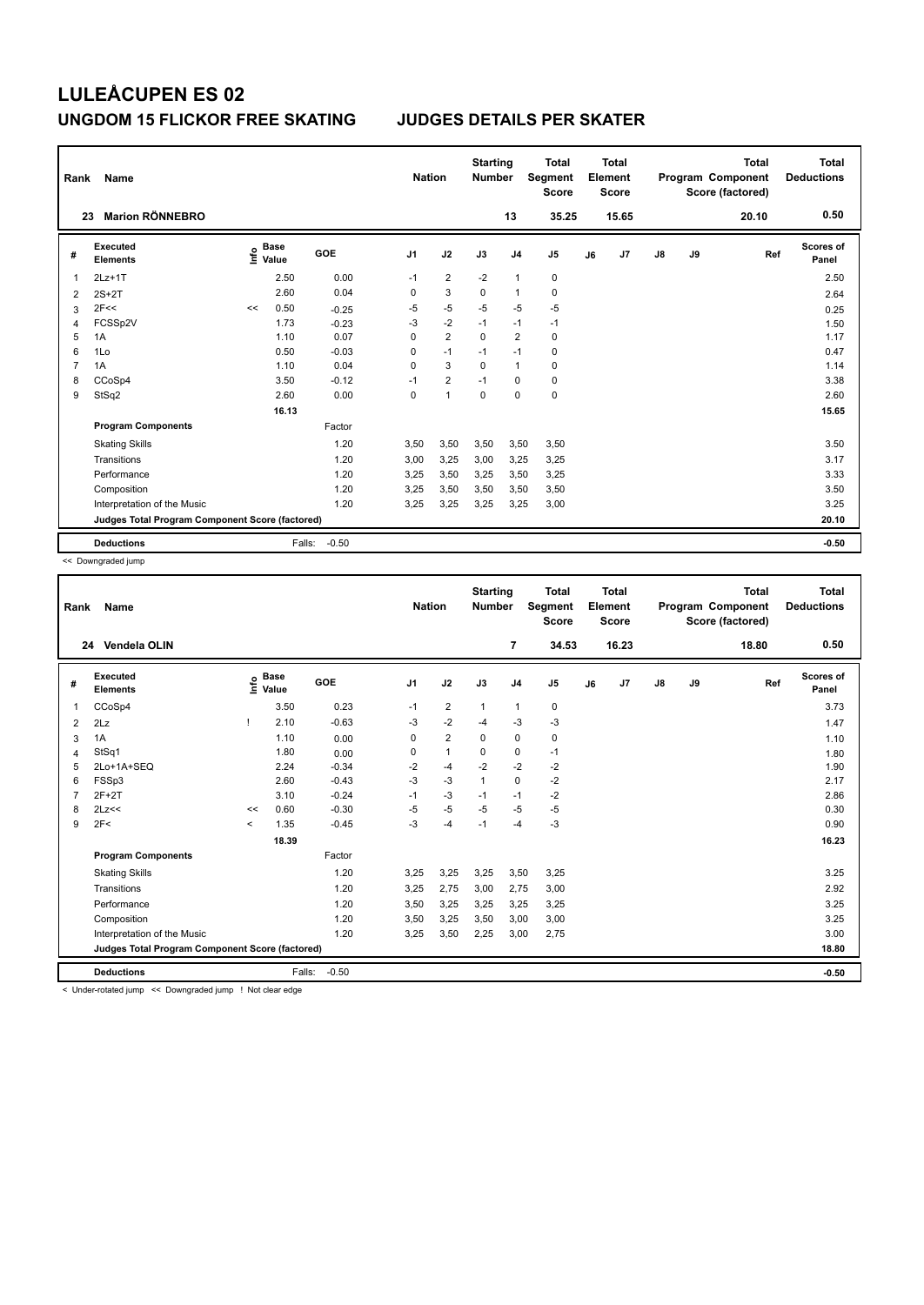| Rank                    | Name                                            |                   |            | <b>Nation</b>  |              | <b>Starting</b><br>Number |                | <b>Total</b><br>Segment<br><b>Score</b> |    | <b>Total</b><br>Element<br><b>Score</b> |    |    | <b>Total</b><br>Program Component<br>Score (factored) | <b>Total</b><br><b>Deductions</b> |
|-------------------------|-------------------------------------------------|-------------------|------------|----------------|--------------|---------------------------|----------------|-----------------------------------------|----|-----------------------------------------|----|----|-------------------------------------------------------|-----------------------------------|
|                         | <b>Alma JOHNSSON</b><br>25                      |                   |            |                |              |                           | $\mathbf{2}$   | 32.88                                   |    | 16.08                                   |    |    | 18.30                                                 | 1.50                              |
| #                       | Executed<br><b>Elements</b>                     | e Base<br>E Value | <b>GOE</b> | J <sub>1</sub> | J2           | J3                        | J <sub>4</sub> | J <sub>5</sub>                          | J6 | J7                                      | J8 | J9 | Ref                                                   | <b>Scores of</b><br>Panel         |
| $\overline{\mathbf{1}}$ | 2Lz                                             | 2.10              | 0.21       | 1              | $\mathbf{1}$ | $\mathbf{1}$              | $\mathbf{1}$   | $\mathbf{1}$                            |    |                                         |    |    |                                                       | 2.31                              |
| $\overline{2}$          | 2F                                              | 1.80              | 0.06       | 0              | 3            | 0                         | $\Omega$       | $\mathbf{1}$                            |    |                                         |    |    |                                                       | 1.86                              |
| 3                       | 2Lo                                             | 1.70              | $-0.23$    | $-1$           | $-1$         | $-3$                      | $-1$           | $-2$                                    |    |                                         |    |    |                                                       | 1.47                              |
| $\overline{4}$          | FCSSp2                                          | 2.30              | 0.00       | $-1$           | $\mathbf 0$  | $\Omega$                  | $\mathbf 0$    | 0                                       |    |                                         |    |    |                                                       | 2.30                              |
| 5                       | StSq1                                           | 1.80              | 0.00       | 0              | 0            | 0                         | $-2$           | $\mathbf{1}$                            |    |                                         |    |    |                                                       | 1.80                              |
| 6                       | $2F+2T$                                         | 3.10              | $-0.54$    | $-3$           | $-3$         | $-3$                      | $-2$           | $-3$                                    |    |                                         |    |    |                                                       | 2.56                              |
| 7                       | 1A                                              | 1.10              | 0.00       | 0              | $\mathbf{1}$ | 0                         | 0              | $\mathbf 0$                             |    |                                         |    |    |                                                       | 1.10                              |
| 8                       | 2Lz                                             | 2.10              | $-1.05$    | $-5$           | $-5$         | $-5$                      | $-5$           | $-5$                                    |    |                                         |    |    |                                                       | 1.05                              |
| 9                       | CCoSp2V                                         | 1.88              | $-0.25$    | $-2$           | $-2$         | $-1$                      | $-1$           | $-1$                                    |    |                                         |    |    |                                                       | 1.63                              |
|                         |                                                 | 17.88             |            |                |              |                           |                |                                         |    |                                         |    |    |                                                       | 16.08                             |
|                         | <b>Program Components</b>                       |                   | Factor     |                |              |                           |                |                                         |    |                                         |    |    |                                                       |                                   |
|                         | <b>Skating Skills</b>                           |                   | 1.20       | 3,25           | 3,25         | 3,00                      | 3,00           | 3,25                                    |    |                                         |    |    |                                                       | 3.17                              |
|                         | Transitions                                     |                   | 1.20       | 2,75           | 3,50         | 2,75                      | 2,50           | 3,00                                    |    |                                         |    |    |                                                       | 2.83                              |
|                         | Performance                                     |                   | 1.20       | 3,00           | 3,50         | 3,25                      | 3,00           | 3,25                                    |    |                                         |    |    |                                                       | 3.17                              |
|                         | Composition                                     |                   | 1.20       | 3,00           | 3,00         | 3,25                      | 2,75           | 3,25                                    |    |                                         |    |    |                                                       | 3.08                              |
|                         | Interpretation of the Music                     |                   | 1.20       | 3,00           | 3,75         | 3,00                      | 2,75           | 3,00                                    |    |                                         |    |    |                                                       | 3.00                              |
|                         | Judges Total Program Component Score (factored) |                   |            |                |              |                           |                |                                         |    |                                         |    |    |                                                       | 18.30                             |
|                         | <b>Deductions</b>                               | Time violation:   | $-1.00$    |                |              |                           | Falls:         | $-0.50$                                 |    |                                         |    |    |                                                       | $-1.50$                           |
|                         |                                                 |                   |            |                |              | Starting                  |                | Total                                   |    | Total                                   |    |    | Total                                                 | Total                             |

| Name<br>Rank |                                                 |                              |                 |         | <b>Nation</b>  |                | <b>Starting</b><br><b>Number</b> |                | Total<br>Segment<br><b>Score</b> | <b>Total</b><br>Element<br><b>Score</b> |       | Program Component<br>Score (factored) |    | <b>Total</b> | <b>Total</b><br><b>Deductions</b> |
|--------------|-------------------------------------------------|------------------------------|-----------------|---------|----------------|----------------|----------------------------------|----------------|----------------------------------|-----------------------------------------|-------|---------------------------------------|----|--------------|-----------------------------------|
|              | <b>Alicia STRANDBORG</b><br>26                  |                              |                 |         |                |                |                                  | 4              | 32.40                            |                                         | 15.40 |                                       |    | 18.00        | 1.00                              |
| #            | Executed<br><b>Elements</b>                     | <b>Base</b><br>lnfo<br>Value |                 | GOE     | J <sub>1</sub> | J2             | J3                               | J <sub>4</sub> | J <sub>5</sub>                   | J6                                      | J7    | $\mathsf{J}8$                         | J9 | Ref          | <b>Scores of</b><br>Panel         |
| 1            | 2T                                              |                              | 1.30            | 0.00    | 0              | $\overline{1}$ | 0                                | 0              | $-1$                             |                                         |       |                                       |    |              | 1.30                              |
| 2            | 2F<                                             | $\hat{}$                     | 1.35            | $-0.36$ | $-2$           | $-3$           | $-3$                             | -3             | $-2$                             |                                         |       |                                       |    |              | 0.99                              |
| 3            | CCoSp3                                          |                              | 3.00            | 0.00    | 0              | $\overline{2}$ | 0                                | $\pmb{0}$      | $\pmb{0}$                        |                                         |       |                                       |    |              | 3.00                              |
| 4            | 1A                                              |                              | 1.10            | 0.00    | 0              | $\mathbf{1}$   | 0                                | $\mathbf 0$    | $\pmb{0}$                        |                                         |       |                                       |    |              | 1.10                              |
| 5            | StSq1                                           |                              | 1.80            | 0.06    | 0              | $\overline{1}$ | 0                                | $-1$           | $\mathbf{1}$                     |                                         |       |                                       |    |              | 1.86                              |
| 6            | $2Lo+2Lo<$                                      | $\prec$                      | 2.98            | $-0.51$ | $-3$           | $-3$           | $-3$                             | $-3$           | $-2$                             |                                         |       |                                       |    |              | 2.47                              |
|              | 1F                                              |                              | 0.50            | 0.00    | 0              | 0              | 0                                | $-1$           | 0                                |                                         |       |                                       |    |              | 0.50                              |
| 8            | 2S+1A+SEQ                                       |                              | 1.92            | $-0.04$ | 0              | $\mathbf 0$    | 0                                | $-1$           | $-1$                             |                                         |       |                                       |    |              | 1.88                              |
| 9            | FCSSp2                                          |                              | 2.30            | 0.00    | 0              | $\mathbf 0$    | $\Omega$                         | $\mathbf 0$    | $\pmb{0}$                        |                                         |       |                                       |    |              | 2.30                              |
|              |                                                 |                              | 16.25           |         |                |                |                                  |                |                                  |                                         |       |                                       |    |              | 15.40                             |
|              | <b>Program Components</b>                       |                              |                 | Factor  |                |                |                                  |                |                                  |                                         |       |                                       |    |              |                                   |
|              | <b>Skating Skills</b>                           |                              |                 | 1.20    | 2,75           | 3,00           | 3,00                             | 3,25           | 2,75                             |                                         |       |                                       |    |              | 2.92                              |
|              | Transitions                                     |                              |                 | 1.20    | 2,50           | 2,75           | 2,75                             | 2,75           | 3,00                             |                                         |       |                                       |    |              | 2.75                              |
|              | Performance                                     |                              |                 | 1.20    | 2,75           | 3,50           | 3,25                             | 3,00           | 3,50                             |                                         |       |                                       |    |              | 3.25                              |
|              | Composition                                     |                              |                 | 1.20    | 3,00           | 3,25           | 3,00                             | 3,00           | 3,00                             |                                         |       |                                       |    |              | 3.00                              |
|              | Interpretation of the Music                     |                              |                 | 1.20    | 2,75           | 3,50           | 3,00                             | 3,00           | 3,25                             |                                         |       |                                       |    |              | 3.08                              |
|              | Judges Total Program Component Score (factored) |                              |                 |         |                |                |                                  |                |                                  |                                         |       |                                       |    |              | 18.00                             |
|              | <b>Deductions</b>                               |                              | Time violation: | $-1.00$ |                |                |                                  |                |                                  |                                         |       |                                       |    |              | $-1.00$                           |

< Under-rotated jump